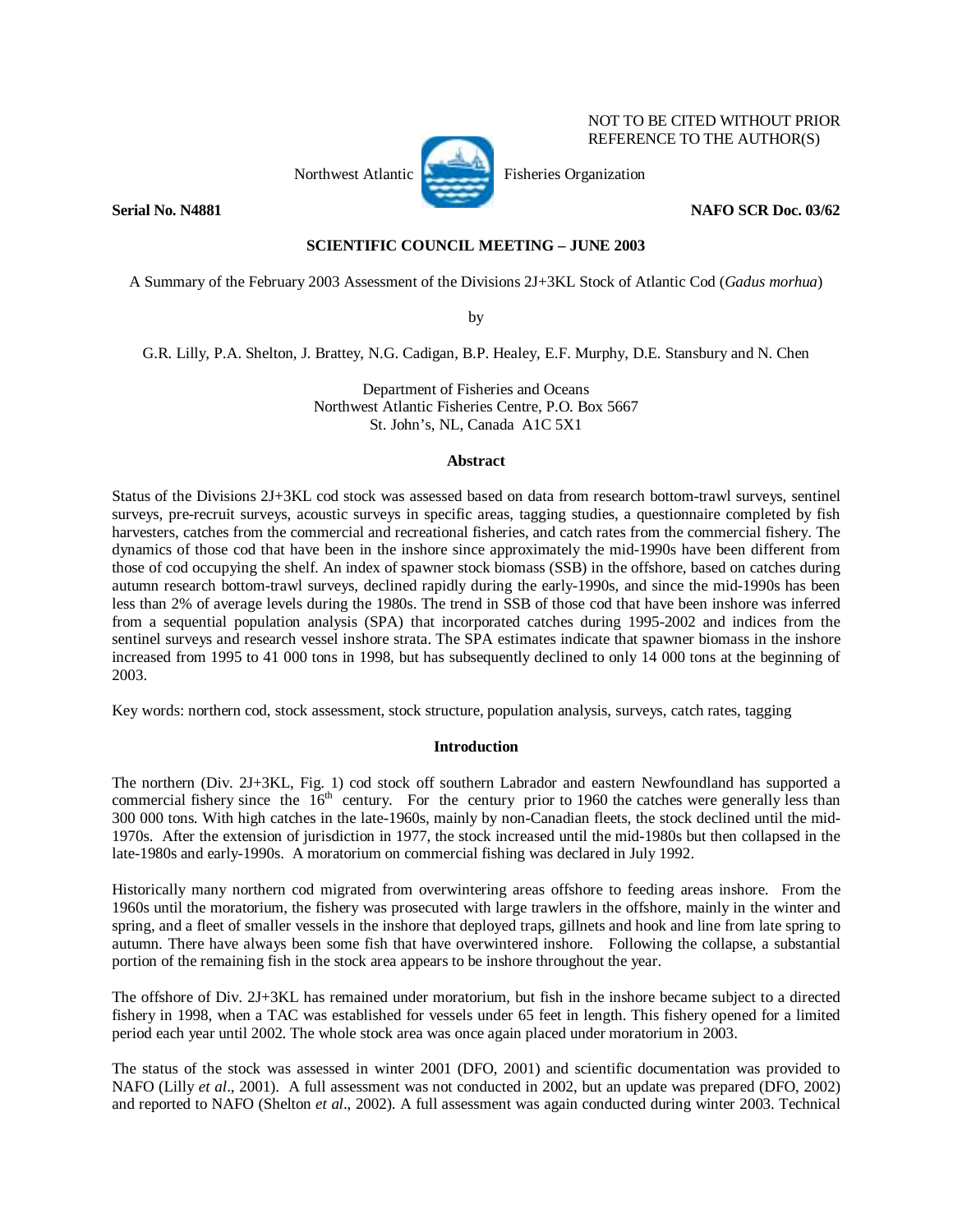documentation of this most recent assessment has not been completed, but will eventually appear as Lilly et al. (2003). The following summary is based on the Canadian 2003 Stock Status Report (DFO, 2003), with additional details provided on trends in spawning stock biomass (SSB) as inferred from research bottom-trawl surveys in the offshore and a new sequential population analysis (SPA) for fish in the inshore.

### **The Fishery**

Catches of northern cod increased during the 1960s to a peak of over 800 000 tons in 1968, declined steadily to a low of 140 000 tons in 1978, recovered to about 240 000 tons through much of the 1980s, and then declined rapidly in the early-1990s in advance of a moratorium on directed fishing in 1992 (Fig. 2).

Catches during 1993-1997 came from by-catches, food/recreational fisheries, and DFO-industry sentinel surveys that started in 1995. A small index/commercial fishery limited to fixed gear deployed from small (<65 feet) vessels commenced in 1998. Catches from 1998 to 2002/2003 came from directed cod fisheries, by-catches, sentinel surveys and food/recreational fisheries.

The TAC of 5 600 tons for 2002/2003 was to include all catches, including those from the food/recreational fishery. The index fishery was conducted on the basis of individual quotas. Participants were licensed to fish only in the Division of their home port, with an additional restriction within Div. 3L to either north or south of Grates Point. Therefore, landings within each Division (or area within Div. 3L) should reflect both the availability of fish and the number of licenses in the area.

Participants in the index fishery were permitted to direct for cod with a limited quantity of either gillnets or line trawls. Handlines could be fished in conjunction with either gear. Traps were permitted only to obtain fish for growout. Cod taken as by-catch in other fisheries were counted against individual quotas.

The recreational fishery was regulated by license and individuals were limited to 15 fish controlled by possession of tags. License holders were required to complete and return catch logs.

Reported landings were approximately 3 500 tons from the index fishery, 100 tons from the sentinel surveys, and 600 tons from the food/recreational fishery, for a total of 4 200 tons. It is known that in recent years there have been removals in excess of reported landings, but the magnitude of such removals is unknown. When all sources of landings were combined, gillnets contributed 66% by weight, line trawls 1%, handlines 29% and traps 3%. Landings from Div. 2J were <1% by weight, increasing to 16% in Div. 3K and 84% in Div. 3L. The percentage of the total landings taken in Div. 3K has declined steadily from 44% in 1998. The landings have become increasingly concentrated in space. In 2002, 36% was taken in Trinity Bay and an additional 13% was landed at the community of Bonavista just to the north of Trinity Bay.

No sampling of the recreational catch was carried out. Sampling of the commercial catch was insufficient in some cases and was augmented by sentinel survey data. The total catch at age comprised a range of ages, with ages 3-12 being important contributors and age 5 being most prominent. Ages 5-7 were most prominent in gillnets and ages 4-5 were most prominent in handlines.

## **Industry Perspective**

A perspective on several aspects of the 2002 sentinel survey and index fishery is available from the responses to a questionnaire sent by the Fish, Food and Allied Workers Union (FFAW) to all Fish Harvester Committees in Div. 2J+3KL. Responses were received from 74 of 138 committees.

In response to whether commercial catch rates in 2002 were high, average or low compared with historical averages, 12% said high, 28% said average and 61% said low. All but seven responses from southern Labrador (Div. 2J) to northern Bonavista Bay (Div. 3L) were "low". The appearance of average catch rates for a period at two sites in southern Labrador represents the first indication in many years of the presence of adult cod in Div. 2J. From inner Bonavista Bay to the western side of Trinity Bay the majority of the responses were "high". From inner Trinity Bay to the southern Avalon Peninsula the responses were "average" or "low", with responses of "low" coming from almost all sites in Conception Bay and the eastern Avalon Peninsula.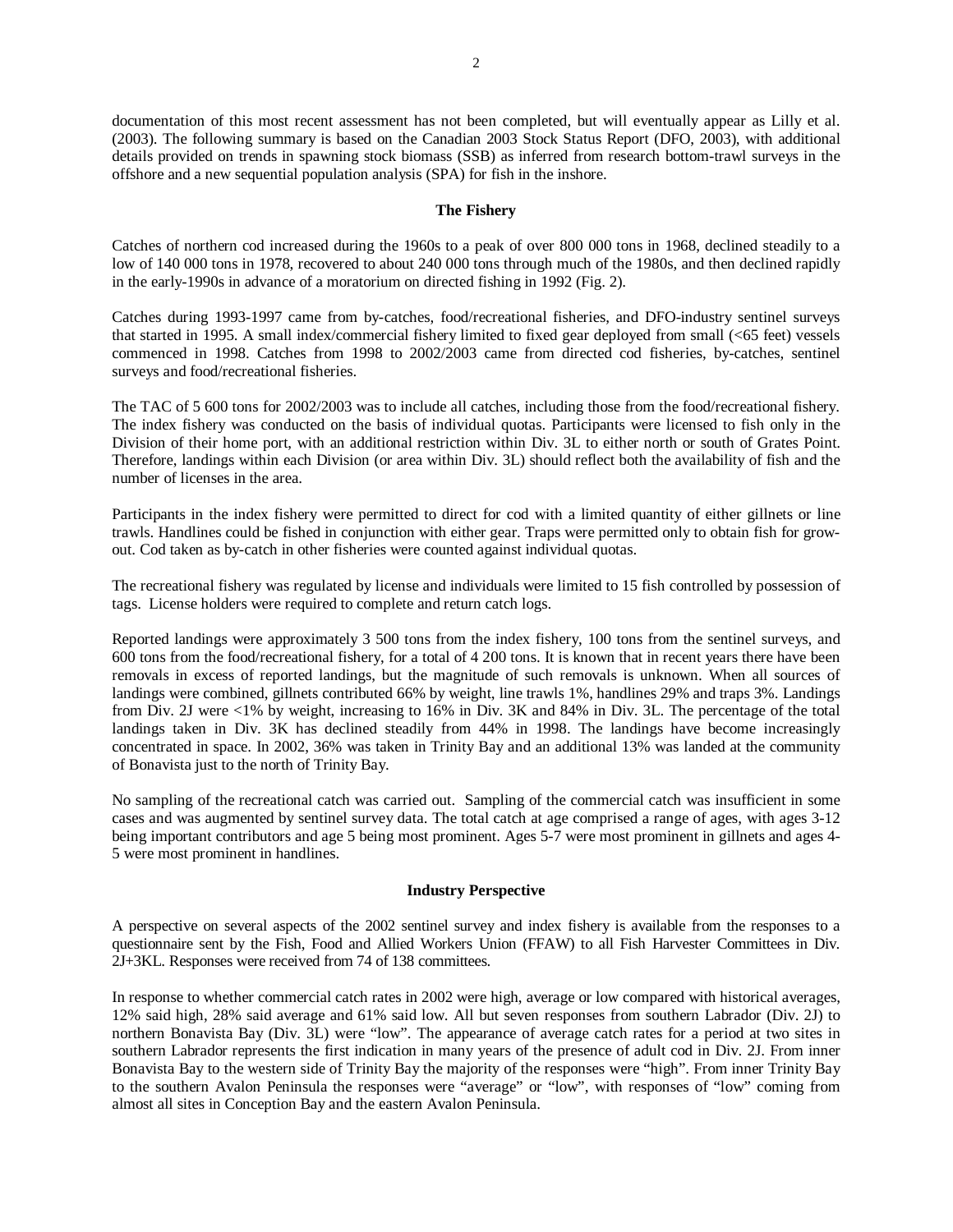In response to whether commercial catch rates were higher, the same or lower than during the 2001 fishery, 12% said higher, 44% said they were the same, and 44% said lower.

In response to whether "signs" of small (up to 18 inches) fish were better, the same or worse than in 2001, 64% said better, 26% said the same and 10% said worse. Improving signs of small fish have been noted for several years. In response to whether the overall condition of cod caught during 2002 was good, average or poor, 60% said good and 40% said average. Good or average condition has been noted every year in these surveys.

In response to whether the trends seen in standardized sentinel and commercial catch rates are reflective of their perception of the overall trend in stock status, 72% said yes and 28% said no. Most of the "no" responses came from Bonavista Bay and Trinity Bay. It is understood that fish harvesters who said "no" meant that the actual status is better than reflected by those indices.

## **Resource Status**

### *Stock structure*

Since the mid-1990s, there has been a dichotomy between the inshore and the offshore. Cod in the offshore have been small and at very low density, whereas cod in the inshore have included larger sizes and have been found in relatively high densities in some times and places. Various observations, both historic and recent, and much of the genetic information, are consistent with the hypothesis that there are in the inshore populations that are distinct from those in the offshore. It is thought that these inshore populations have historically been small relative to the populations that migrated into the inshore from the offshore during spring/summer.

Tagging studies, conducted during the post-moratorium period while the overall stock size remains extremely low, indicate that the inshore of Div. 3KL is currently inhabited by at least two groups of cod: (1) a northern resident coastal group that inhabits an area from western Trinity Bay northward to western Notre Dame Bay and (2) a migrant group that overwinters in inshore and offshore areas of Subdiv. 3Ps, moves into 3L during late spring and summer and returns to Subdiv. 3Ps during the autumn. The tagging also indicates considerable movement of cod among Trinity, Bonavista and Notre Dame Bays. It is not known if there is currently movement between the inshore and the offshore in Div. 2J+3KL. There has been only one reported offshore recapture of a cod tagged inshore after the mid-1990s, but of course there has been no directed offshore cod fishery during this period, so recaptures could come only from fisheries directed at other species.

#### *Population Indices*

The offshore biomass index values from the autumn research bottom-trawl surveys in Div. 2J+3KL have been very low for the last 10 years. The average trawlable biomass of 28 000 tons during 1999-2002 is about 2% of the average in the 1980s (Fig. 3).

Slightly elevated presence of fish has been noted since about 1999 on the outer shelf near the 3K/3L boundary. Extension of the survey into the inshore since 1996 (with the exception of 1999) has resulted in some moderate catches in some years, particularly in the Trinity Bay to Bonavista Bay area.

The spawning stock biomass index computed from the autumn surveys has remained steady during the most recent four years at less than 2% of the average level of the 1980s (see Appendix 1).

The biomass index from the spring research bottom-trawl survey in Div. 3L continues to be very low, at less than 1% of the average in the 1980s (Fig. 4).

Hydroacoustic studies have been conducted in Smith Sound in western Trinity Bay (Div. 3L) at various times since spring 1995. Surveys in January provided average indices of biomass that increased from 1999 to a peak of about 26 000 tons in 2001 and then declined to 23 000 tons in 2002 and 20 000 tons in 2003.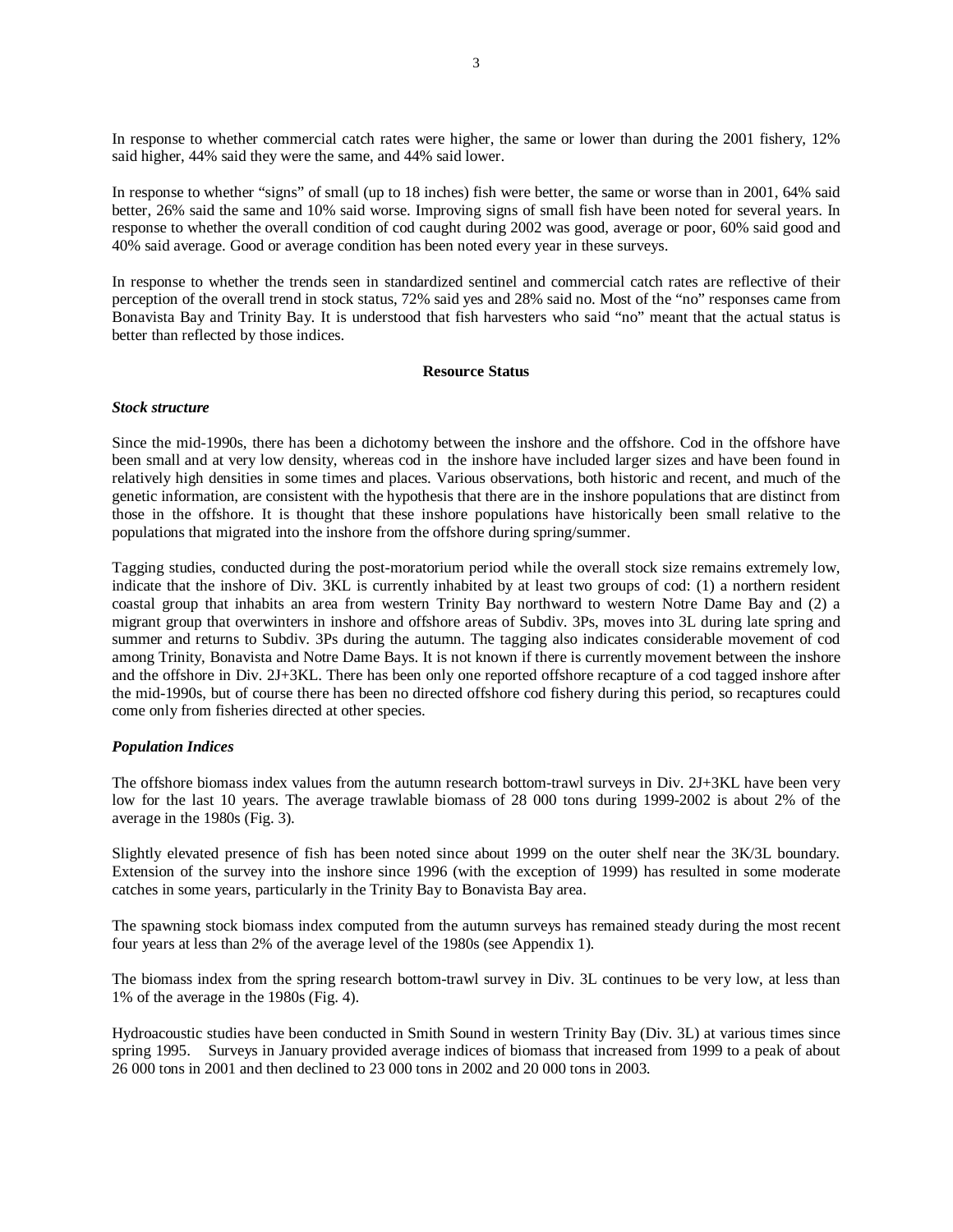Hydroacoustic studies were also conducted in two specific areas in the offshore. Biomass estimates from these studies are considered to be more uncertain than those from Smith Sound. Biomass estimates for Hawke Channel in Div. 2J declined from 1994 to 1996 and varied between 2 000 and 7 000 tons during 1998-2002. Biomass estimates from the saddle along the Div. 3K/3L boundary declined from about 450 000 tons in 1990 to less than 5 000 tons in 1994. Biomass in the area was extremely low through the mid-1990s, but has increased somewhat in recent years (about 1 000 tons in 2000-2001 and about 9 000 tons in 2002). Most of the fish in both areas in recent years have been younger than age 6.

The sentinel surveys in Div. 2J+3KL were initiated in 1995 to provide catch rates and biological samples of cod in inshore waters. Catch rates have been relatively low since the start of the survey in Div. 2J and in 3K north of White Bay. However, fish have existed in sufficient density to enable moderate to high catch rates in some times and places from White Bay to the southern boundary of the stock. Catch rates have declined since 1998 in Div. 3K and southern Div. 3L.

The sentinel survey data were standardized to remove site and seasonal effects and produce annual indices of total catch rate and catch rate at age for Div. 3K and 3L combined. Gillnets and line trawls were treated separately (Fig. 5). Gillnet catch rates increased from 1995 to 1998 but then declined to 2002. Line trawl catch rates showed relatively little change from 1995 to 1996, increased in 1997, and then declined to 2002, with a small increase in 2001.

The sentinel survey catch rates at age indicated that the 1990 and 1992 year-classes were relatively strong and that subsequent year-classes are weaker. The catch rate at age 3 in the small mesh (3 ¼ inch) gillnets in 2002 (the 1999 year-class) were the highest in the time series, providing evidence of improved recruitment.

Commercial catch rates were calculated from catch and effort data recorded in logbooks maintained by commercial fishermen in the <35 foot sector. The overall spatial pattern for gillnets, the predominant gear, has been similar among years (Fig. 6). Catch rates have been consistently low in Div. 2J (not illustrated) and northern Div. 3K. Since the fishery opened in 1998, catch rates have declined in both southern Div. 3K and southern Div. 3L, and have remained high only in northern Div. 3L, most notably in southern Bonavista Bay and northern Trinity Bay. The area in which high catch rates can be obtained has declined considerably since 1998.

The catch rates from logbooks were standardized to remove site and seasonal effects and to produce an annual estimate of total catch rate for Div. 3K and 3L combined. Gillnet catch rates declined from 1998 to 2002 (Fig. 7). Data were insufficient to fit the same model to catch rates from line trawl.

Inshore surveys of young cod (ages 0 and 1) have been conducted with beach seines in shallow coastal waters, which are thought to be the main nursery areas for northern cod. Surveys were conducted over a broad spatial scale in 1992-1997 and 2000 and on a finer spatial scale in 1995-96 and 1998-2002. Catch rates of young cod were low in the mid-1990s but higher in the late-1990s.

# *Population Biology*

The proportion mature at age increased among young female cod sampled during the autumn bottom-trawl surveys during the early-1990s and has fluctuated since (Fig. 8). For example, the proportion of age 6 cod that are mature increased from about 0.4-0.6 in the 1980s to greater than 0.6 since the early-1990s. Males generally mature about one year younger than females and show a similar trend over time.

Size-at-age of cod sampled during the autumn surveys declined during 1983-1985 and again in the early-1990s, especially in 2J (Fig. 9). Size-at-age has increased in recent years but is below peak values observed in the late-1970s. Much of the variability in growth is related to variability in water temperature.

Condition of cod, as measured by both gutted body weight and liver weight relative to fish length, declined in the offshore during the early-1990s, especially in 2J. Since the mid-1990s, condition levels have been similar to those measured in the mid-1980s.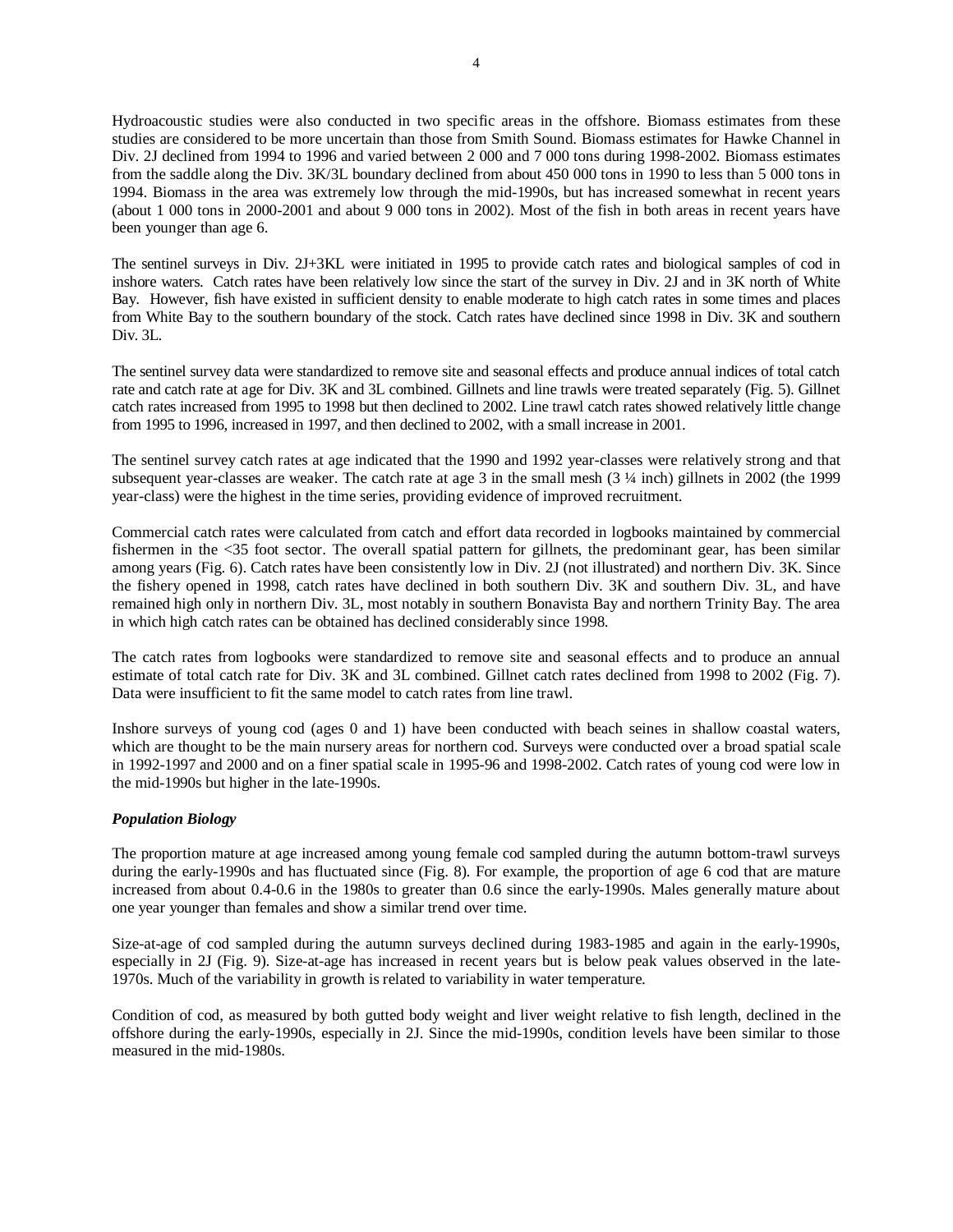### *Population Analysis*

Age specific mortality rates (proportion of population dying in a year) were calculated from catch rates during the autumn Div. 2J+3KL bottom-trawl survey. The rates for all ages rose to very high levels by the early-1990s, and remained extremely high for a few years after the start of the moratorium in 1992. The paucity of older fish (7+) in the survey since the early-1990s prevents estimating total mortality on these older ages. For younger ages (Fig. 10), mortality has remained very high (40-60% per year at age 4 and 60-80% per year at age 6).

A recruitment index was derived from catch rates of juvenile (ages 0-3) cod during various studies that have been conducted since the early-1990s. Studies that are still contributing data are the stratified-random bottom-trawl surveys, both inshore and offshore, sentinel surveys (line trawl, 5.5 inch gillnet and 3.25 inch gillnet) and beach seine surveys. The recruitment data from inshore and offshore were treated together because the inshore appears to be an important nursery area for cod spawning in both the inshore and the offshore.

These data were combined to produce a single index of relative year-class strength (Fig. 11). This index was low through much of the 1990s, but shows a pulse of better recruitment starting toward the end of the decade, with the 2000 year-class higher than any other in this short series. The 2001 and 2002 year-classes appear weak. The 2002 year-class is estimated with low precision.

It should be noted that strength of all of these year-classes is much lower than the strength of those that occurred during the 1980s. Moreover, the ability of the index to predict recruitment to the fishable population remains uncertain, particularly because it does not pick up the 1992 year-class that was relatively strong in sentinel and commercial catches.

A large-scale tagging study of adult (>45 cm) cod was initiated in spring 1997 in the Div. 2J+3KL and Subdiv. 3Ps cod stock areas. During 1997-2002 a total of about 78 000 cod were tagged and released and approximately 13 000 of these tagged cod have been reported as recaptured to date. A model has been developed which provides estimates of exploitation rate and exploitable biomass based on tag returns and reported catch. This model also provides estimates of cod body growth rates and the movement rates between stocks and Subareas within stock boundaries.

Results of the tagging experiments (Fig. 12) indicate an exploitation rate close to 20% in the inshore in 2002 associated with a reported catch of 4 200 tons. This harvest rate is in percent of exploitable biomass (approximately ages 4+), which was estimated to be 22 000 tons in the inshore regions of Div. 3KL. The exploitable biomass estimates increased during 1999-2001, but declined sharply in 2002. The tagging studies provided evidence of natural mortality of 55% in Div. 3K and 33% in Div. 3L. These estimates are considered to be independent of unreported catch.

Prior to the collapse of the Div. 2J+3KL cod stock, sequential population analysis (SPA) for the stock as a whole was the main tool used to estimate stock size and trends over time. This method was reintroduced in the current assessment and applied to those cod in the inshore since the mid-1990s. The analysis using ADAPT incorporated catch at age for ages 2 to 10 for years 1995-2002 (Table 2), mean numbers per two from the fall stratified random bottom trawl survey in inshore strata for ages 2 to 9 and years 1996 to 2002 (with the exception of 1999 when no survey was carried out; Table 3), sentinel survey 5 ½ inch gillnet catch rate index for ages 3 to 9 for years 1995 to 2002 (Table 4), sentinel survey 3 ¼ inch gillnet catch rate index for ages 2 to 9 for years 1996 to 2002 (Table 5), and sentinel line trawl catch rate index for ages 3 to 9 for years 1995 to 2002 (Table 6). The structure imposed on the ADAPT estimation included a 10+ age group in the population, a domed-shaped PR with respect to fishing mortality,  $M = 0.5$ , and catches assumed to be exact. The parameter estimates are given in Table 7. Estimates of bias corrected numbers at age and fishing mortality at age are given in Tables 8 and 9. The residuals are plotted in Fig. 13-16. Spawning stock biomass computed from the ADAPT bias-corrected numbers at age at the beginning of the year, cohort model estimates of proportion mature at age form survey data, and beginning of year weights at age derived from commercial sample data, indicate that spawner biomass in the inshore increased from 1995 to 41 000 tons in 1998, but has subsequently declined to only 14 000 tons at the beginning of 2003 (Fig. 17). The ADAPT estimate of 4+ biomass at the beginning of 2003 is about 30 000 tons. Fishing pressure on older age classes has been increasing and the exploitation rate is currently at approximately 35%, a level comparable to levels estimated during the stock collapse in the late-1980s and early-1990s.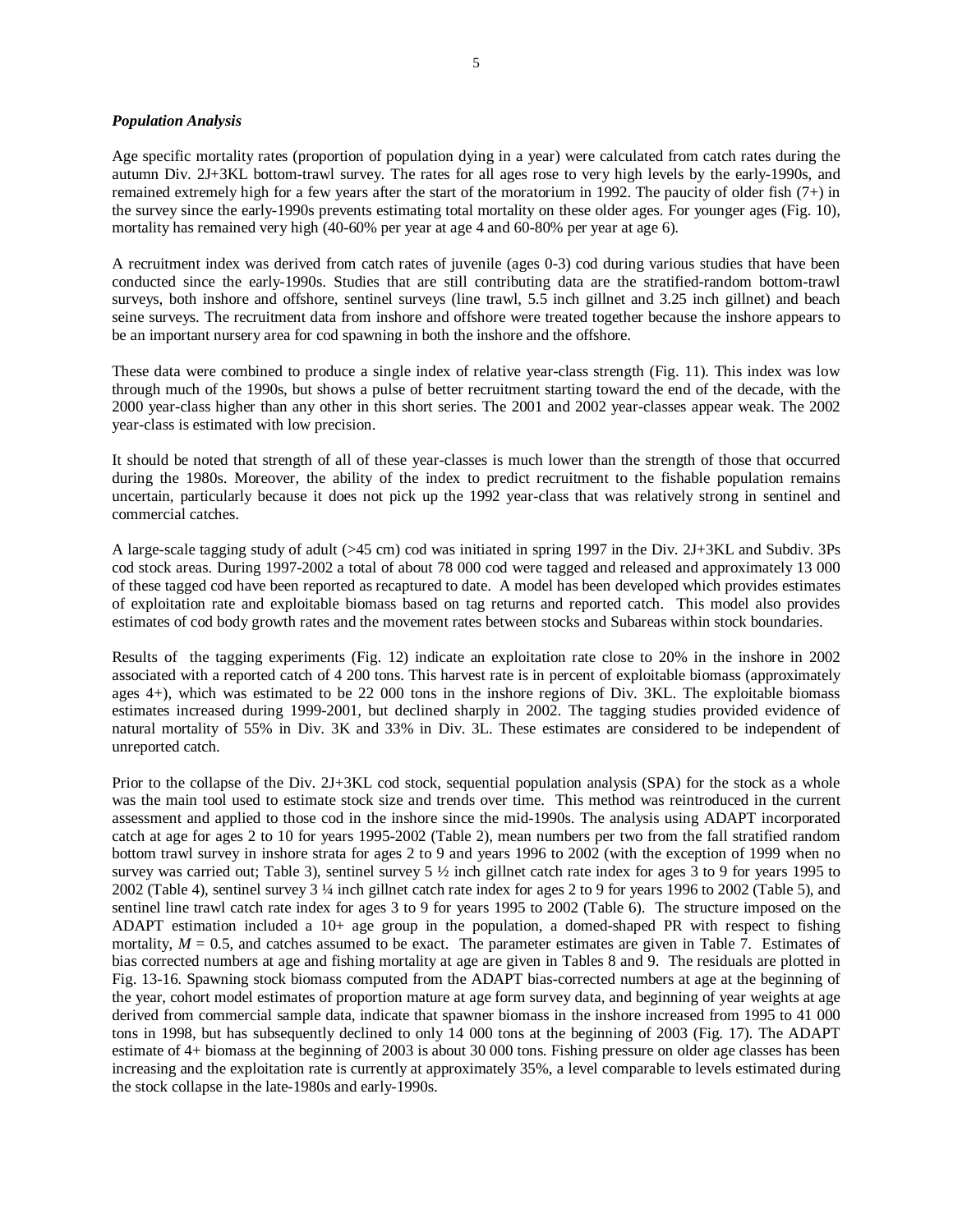Both the SPA and a recruitment model indicate that the 1999 and 2000 year-classes are stronger than other yearclasses since the mid-1990s, but are very weak compared to historic levels.

The SPA indicates that the inshore spawner biomass has been decreasing since 1998 when the fishery reopened. Deterministic projections indicate that the stock will grow slightly in the short term as a consequence of the incoming recruits, but will decline thereafter if exploitation rates remain at current levels. Projections also indicate that even without fishing the spawner biomass will not grow during the next decade to the level reached in 1998, under the assumption that stock productivity does not increase above present levels.

Under a precautionary approach, conservation limit reference points need to be defined to demarcate when the stock is considered to have impaired productivity and is thus in a situation in which serious harm has occurred. Northern cod productivity is impaired and serious harm has occurred. When the spawner biomass of the Div. 2J+3KL cod stock as a whole approaches 150 000 tons, the available data will be reviewed with the objective of determining appropriate spawner biomass limit reference points in keeping with a precautionary approach. Based on historic data, it is anticipated that appropriate conservation limit reference levels will be set at levels greater than 300 000 tons for the stock as a whole. Recovery of spawner biomass to this level is expected to take many years. While the stock remains below this level, there is a high likelihood that the productivity of the stock will remain impaired.

## **Multispecies Considerations**

The quantity of cod consumed by harp seals during the period 1965-2000 was calculated using estimates of harp seal population numbers, energy requirements of individual seals, the average duration of seal occurrence within Div. 2J+3KL, the relative distribution of seals between inshore and offshore, and stomach contents of seals sampled in the inshore and offshore in winter and summer. An average diet was calculated for each of the four combinations of area (inshore and offshore) and season (winter and summer) using all stomach content data collected in Div. 2J+3KL during the years 1982 and 1986-1998. Uncertainty in the estimates of numbers at age, diets, residency time in Div. 2J+3KL and the proportion of seals in nearshore areas, were used to evaluate the possible range in consumption estimates. The only factor effecting annual changes in the estimates of prey consumption is the estimate of seal population numbers. Recent estimates of harp seal population size show that the population reached about 5 million in 1996 and has been fairly stable since.

Based on the average diets, it is calculated that harp seals consumed 37 000 tons of cod in 2000 (with a 95% confidence interval of 14 000-62 000 tons) (Fig. 18).

Diet data from the inshore show that the per capita consumption of cod by harp seals has not declined with the collapse of the cod stock.

Numbers of cod at age consumed by harp seals from 1986 to 1998 were estimated from otoliths found in seal stomachs and total consumption estimates calculated from the seal consumption model. From 1986 to 1996 cod age 0 and 1 were the predominant age groups found in harp seal stomachs. In 1997 and 1998 older fish (ages 3-5) were the dominant age groups and fish as old as age 7 were found more frequently than in previous years. With this shift to older, larger cod the total number of fish consumed has decreased in recent years while the estimates of total biomass consumed have been relatively constant.

The estimates of cod consumption may be biased upwards because stomach content analysis relies on the presence and identification of hard parts (such as cod otoliths). Diet contributions from soft bodied animals or species with small otoliths may be missed or underrepresented.

The estimates of consumption of large cod by seals may also be biased downwards because incidences of belly-feeding will go undetected in diet studies. Belly-feeding is a mode of predation on fish which are usually too large to be consumed whole. The seal takes a bite from the belly of the fish, removing the liver and gut, but not consuming the muscle or hard parts. The weight of fish killed during an incident of belly feeding is much greater than the weight of fish consumed. Observations of belly-feeding were more frequent during 1998-2000 than in recent years, and occurred mainly in Notre Dame Bay and southern Bonavista Bay. Reports are still received, most notably from Smith Sound (Trinity Bay) where seal sightings have increased.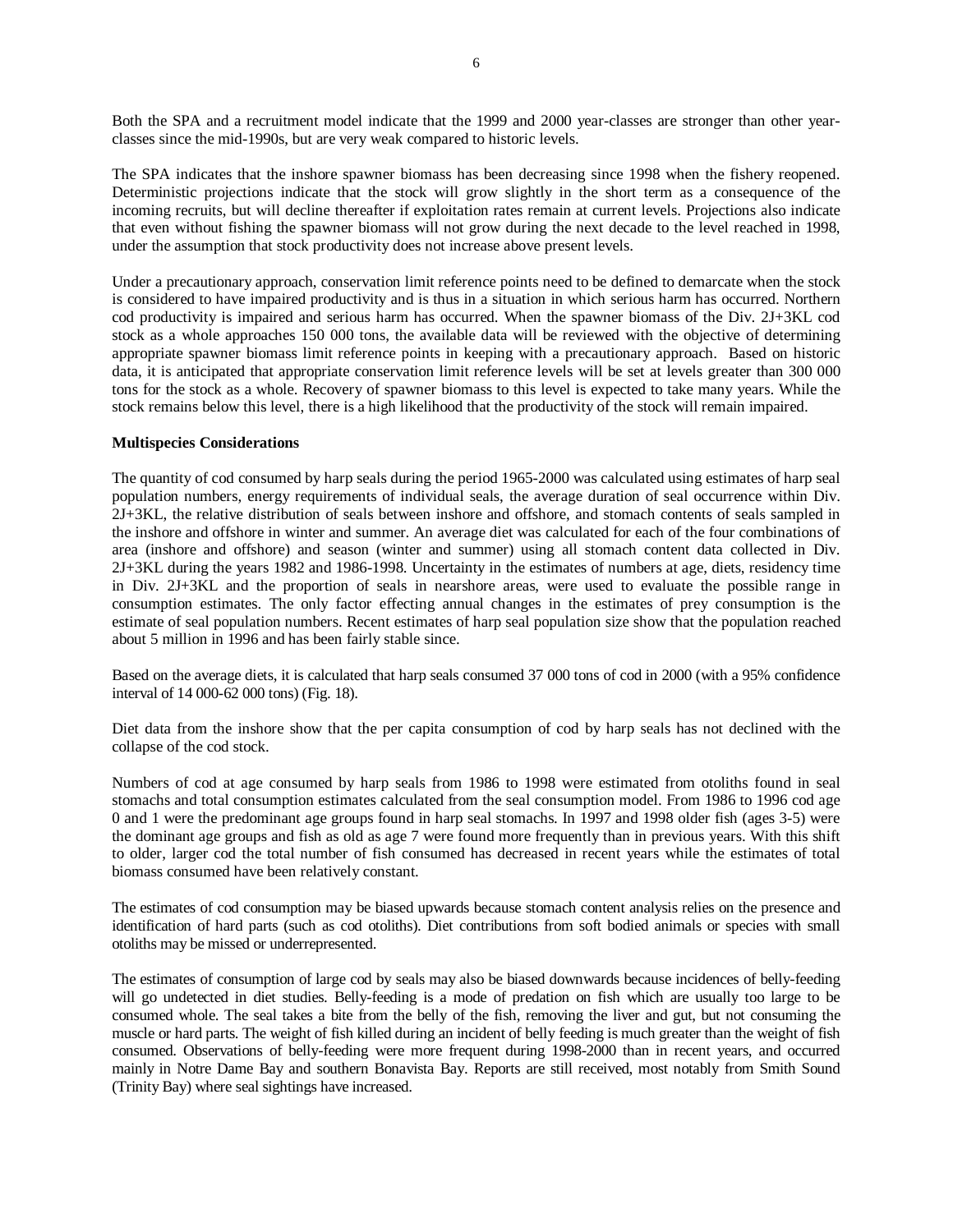The trend in biomass of capelin, historically the major prey of cod in Div. 2J+3KL, has been uncertain since the late-1980s. Biomass estimates from hydroacoustic surveys in the offshore have been much lower since the early-1990s compared with the 1980s, but indices of capelin biomass from the inshore have not shown such extensive declines. Some studies of cod condition and feeding indicate that cod may not be faring well in certain seasons and areas, and that this is due to low availability of capelin. Other studies and observations do not suggest any concerns at present about cod growth or condition. Whatever the present circumstances, there remains concern that there may not be sufficient capelin to support a recovery of the cod stock, especially in the offshore and in the north.

## **Sources of uncertainty**

The Div. 2J+3KL cod stock is not recovering and the exact causes remain uncertain. While a number of factors are contributing to lack of recovery, it is uncertain whether or not one or more factors are dominant. Based on available data, it appears that seal predation could be the major factor but very little is known about harp seal diet in the offshore where cod mortality rates are particularly high. Unreported by-catch in the offshore by both domestic and foreign fisheries could also be a contributing factor. Cod mortality rates in the inshore are also high and there are many reports of predation by seals on adult cod. Harp seal diet data also show that cod are continuing to be eaten despite the small size of the stock. The evidence is thus stronger for the inshore that harp seals are playing a role in the high mortality of the cod and delaying recovery. However, unreported by-catches and illegal fishing could also be important.

The ecosystem in which the Div. 2J+3KL cod stock is but one component has experienced dramatic changes since the 1980s. The relative importance of fishing, physical environment and biological interactions in causing and sustaining those changes is difficult to discern. There is considerable uncertainty regarding the extent to which climate variability and climate change may be influencing various aspects of cod well-being, particularly at the early life history stages. There is also much uncertainty about the biomass and availability of prey for cod at various stages of its growth, notably macrozooplankton during its larval and juvenile stages and capelin during its mid-life.

The potential for cod currently in the inshore to repopulate the offshore remains uncertain. Genetic studies using micro-satellites have demonstrated a population substructure between most inshore and offshore areas. It has been suggested that this substruture indicates a low likelihood that inshore-spawning cod will contribute to offshore recovery. However, evidence of substructure may not preclude inshore-spawning cod playing a role in future offshore recovery. If fish currently in the inshore could recolonize the shelf, then allowing the inshore biomass to increase makes it more likely that inshore fish may move offshore*.* 

It is unknown whether cod currently offshore undergo spring/summer feeding migrations to the inshore, and whether a rejuvenating population in the offshore would make use of the rich feeding opportunities that the inshore historically provided. However, there is a strong possibility that offshore cod will continue to migrate inshore and that an inshore fishery could crop off a sizeable portion of any growth in the offshore. Many of the fish historically caught in the inshore were immature, so inshore removals may capture some offshore fish before they have a chance to spawn.

## **Outlook**

The SPA indicates that the inshore spawner biomass has been decreasing since 1998 when the fishery reopened. Deterministic projections indicate that the stock will grow slightly in the short term as a consequence of the incoming recruits, but will decline thereafter if exploitation rates remain at current levels. Projections also indicate that even without fishing the spawner biomass will not grow during the next decade to the level reached in 1998, under the assumption that stock productivity does not increase above present levels.

The information on feeding by seals and trends in the harp seal population indicate that predation by seals is a factor contributing to the high total mortality of cod in the offshore and the high natural mortality of adult cod in the inshore.

Under a precautionary approach, conservation limit reference points need to be defined to demarcate when the stock is considered to have impaired productivity and is thus in a situation in which serious harm has occurred. Northern cod productivity is impaired and serious harm has occurred. When the spawner biomass of the Div. 2J+3KL cod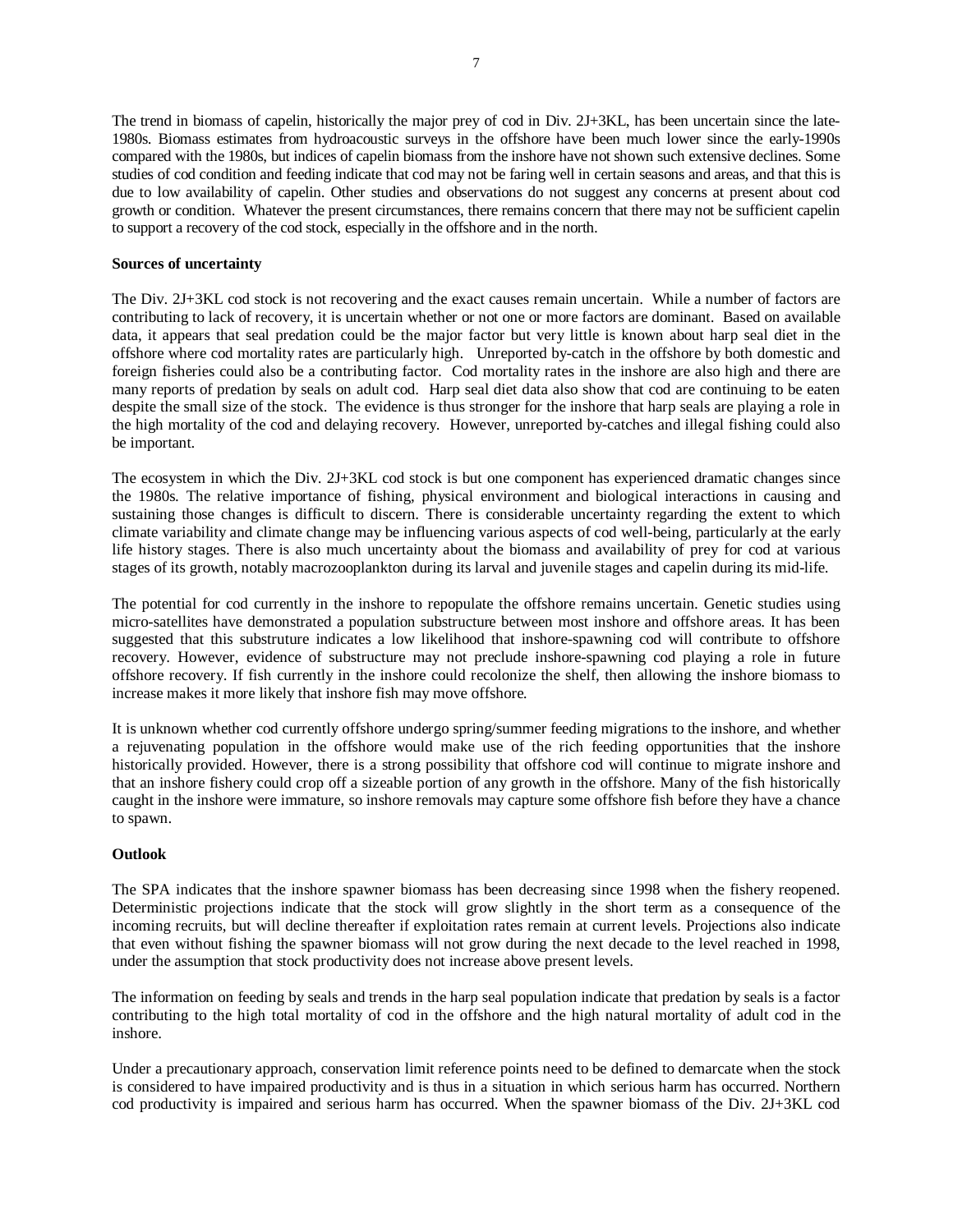stock as a whole approaches 150 000 tons, the available data will be reviewed with the objective of determining appropriate spawner biomass limit reference points in keeping with a precautionary approach. Based on historic data, it is anticipated that appropriate conservation limit reference levels will be set at levels greater than 300 000 tons for the stock as a whole. Recovery of spawner biomass to this level is expected to take many years. While the stock remains below this level, there is a high likelihood that the productivity of the stock will remain impaired.

#### **References**

DFO, 2001. Northern (2J+3KL) cod. DFO Science Stock Status Report. A2-01 (2001).

DFO, 2002. Northern (2J+3KL) cod stock status update. DFO Science Stock Status Report. A2-01 (2002).

- DFO, 2003. Northern (2J+3KL) cod. DFO Science Stock Status Report. 2003/018.
- Lilly, G.R., P.A. Shelton, J. Brattey, N.G. Cadigan, B.P. Healey, E.F. Murphy, and D.E. Stansbury. 2001. An assessment of the cod stock in NAFO Divisions 2J+3KL. NAFO SCR Doc. 01/33.
- Lilly, G.R., P.A. Shelton, J. Brattey, N.G. Cadigan, B.P. Healey, E.F. Murphy, D.E. Stansbury and N. Chen. 2003. An assessment of the cod stock in NAFO Divisions 2J+3KL in February 2003. DFO Can. Sci. Adv. Sec. Res. Doc. 2003/023. (in preparation)
- Shelton, P.A., G.R. Lilly, J. Brattey, N.G. Cadigan, B.P. Healey, E.F. Murphy, and D.E. Stansbury. 2002. Northern (2J+3KL) cod stock status update. NAFO SCR Doc. 02/66.
- Stenson, G.B., and E.A. Perry. 2001. Incorporating uncertainty into estimates of Atlantic cod (*Gadus morhua*), capelin (*Mallotus villosus*) and Arctic cod (*Boreogadus saida*) consumption by harp seals (*Pagophilus groenlandicus*) in NAFO Divisions 2J3KL. DFO Can. Sci. Adv. Sec. Res. Doc. 2001/074.

| Year           | Avg. Avg.         |                                  |                |             |        | 62-76 77-91 1997 1998 1999 00/01 01/02 02/03 |        |
|----------------|-------------------|----------------------------------|----------------|-------------|--------|----------------------------------------------|--------|
| TAC.           | $N/A$ $N/A$ 0     | $\overline{4}$                   | $\overline{9}$ | 7           |        | 6                                            | 6      |
| Can.<br>Fixed  | 88                | 90 1 5 8                         |                | $5^{\circ}$ |        | 7                                            |        |
| Can.<br>Mobile | $9 \t 84 + + 0 +$ |                                  |                |             |        | $^{+}$                                       | $^{+}$ |
| Others 405 38  |                   | $\Omega$<br>$\overline{0}$       |                | $+$         | $^{+}$ | $^{+}$                                       | $^{+}$ |
| Totals 502 212 |                   | $\overline{5}$<br>$\overline{1}$ |                | 8           | 5      |                                              | 4      |

Table 1. Landings (thousand metric tons)

+ Catch less than 500 t.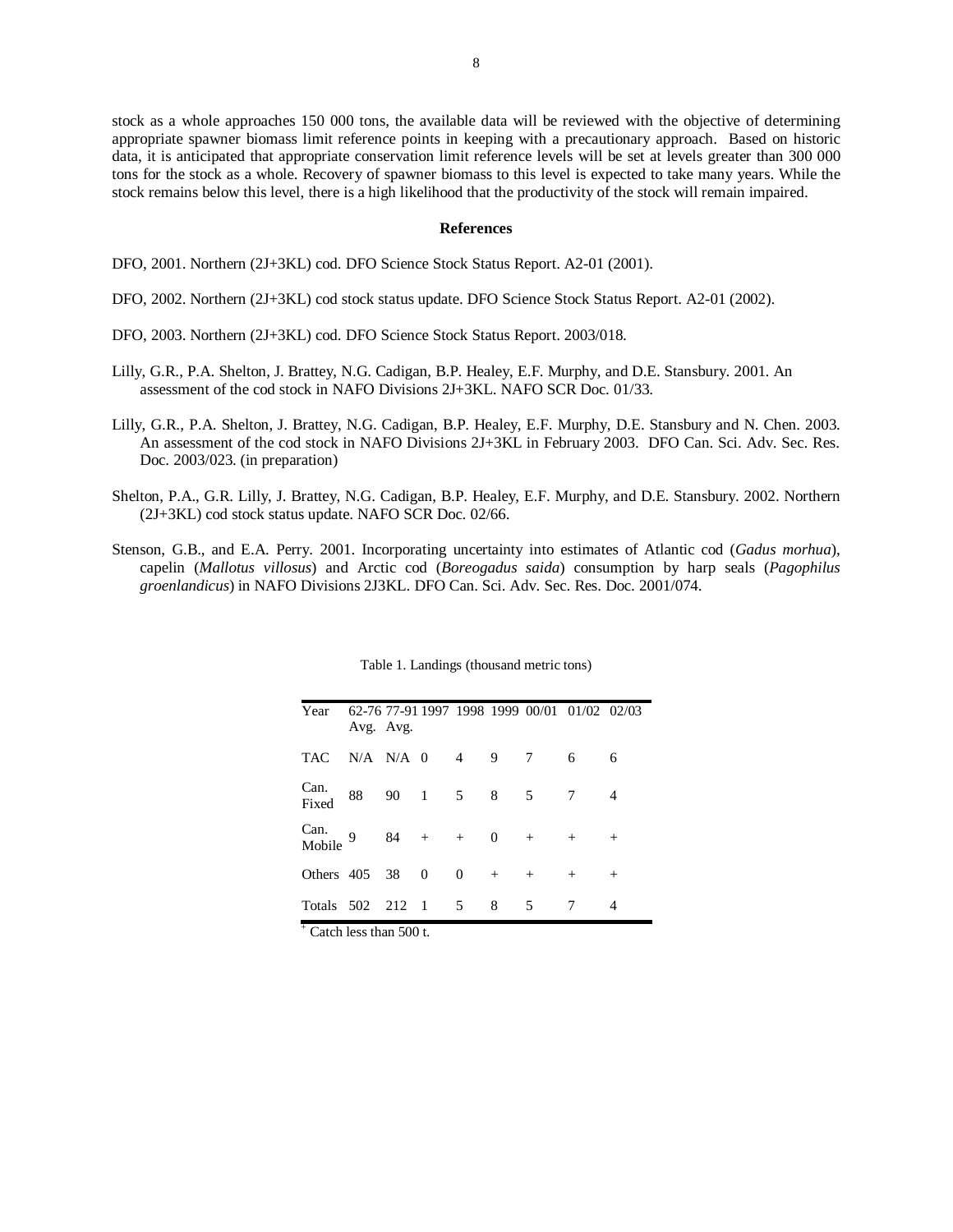Table 2. Catch nuumbers at age (thousands) used in the inshore ADAPT.

|      | $\mathbf{2}$ | 3   | 4   | 5   | 6   |      | 8   | 9   | 10  |
|------|--------------|-----|-----|-----|-----|------|-----|-----|-----|
| 1995 | 0            | 7   | 30  | 71  | 55  | 20   | 11  | 3   | 0   |
| 1996 |              | 40  | 237 | 297 | 341 | 129  | 23  | 5   | 3   |
| 1997 | 0            | 8   | 23  | 54  | 56  | 84   | 21  | 3   | 2   |
| 1998 | 3            | 96  | 229 | 395 | 689 | 384  | 237 | 74  | 18  |
| 1999 | 7            | 70  | 238 | 638 | 795 | 1157 | 370 | 253 | 68  |
| 2000 | 5            | 141 | 258 | 419 | 437 | 328  | 294 | 151 | 178 |
| 2001 | 10           | 249 | 778 | 710 | 611 | 365  | 190 | 272 | 234 |
| 2002 | 6            | 166 | 296 | 399 | 335 | 235  | 124 | 77  | 227 |

Table 3. Research vessel inshore bottom trawl survey mean numbers per tow at age index.

|         |      |        |      |      |      |      |      | 9    |
|---------|------|--------|------|------|------|------|------|------|
| 1996.92 | 3.64 | . . 61 | .21  | 0.78 | 1.02 | 0.54 | 0.26 | 0.24 |
| 1997.92 | .80  |        | 0.78 | 0.46 | 0.06 | 0.11 | 0.05 | 0.05 |
| 1998.92 | .42  | 0.42   | 0.20 | 0.06 | 0.06 | 0.02 | 0.01 | 0.01 |
| 2000.92 | 4.28 | 2.01   | 0.63 | 0.22 | 0.06 | 0.04 | 0.03 | 0.01 |
| 2001.92 | 5.15 | 1.93   | 0.90 | 0.31 | 0.04 | 0.01 | 0.00 | 0.02 |
| 2002.92 | 3.94 | 0.78   | 0.34 | 0.17 | 0.04 | 0.00 | 0.01 | 0.01 |

Table 4. Sentinel survey catch rate at age index for 3 ¼ inch mesh gillnets.

|        |       | 3      | 4      | 5     | 6     |       | 8     | 9     | 10       |
|--------|-------|--------|--------|-------|-------|-------|-------|-------|----------|
| 1996.5 | 0.014 | 6.955  | 13.612 | 5.257 | 5.461 | 0.245 | 0.027 | 0     | $\Omega$ |
| 1997.5 | 0.011 | 6.264  | 9.195  | 4.341 | 3.016 | 2.218 | 0.354 | 0.044 | 0        |
| 1998.5 | 0.038 | 5.056  | 5.979  | 3.466 | 4.892 | 2.148 | 0.828 | 0.211 | 0.005    |
| 1999.5 | 0.243 | 5.487  | 4.377  | 2.897 | 1.286 | 1.113 | 0.261 | 0.094 | 0.021    |
| 2000.5 | 0.171 | 6.486  | 5.994  | 1.955 | 1.045 | 0.333 | 0.265 | 0.116 | 0.058    |
| 2001.5 | 0.245 | 6.423  | 6.201  | 1.845 | 0.719 | 0.167 | 0.052 | 0.059 | 0.014    |
| 2002.5 | 0.402 | 10.235 | 6.427  | 1.404 | 0.553 | 0.167 | 0.022 | 0.013 | 0.016    |

Table 5. Sentinel survey catch rate at age index for 5 ½ inch mesh gillnets.

|        |       |       |       |       |       |       |       | 10    |
|--------|-------|-------|-------|-------|-------|-------|-------|-------|
| 1995.5 | 0.001 | 0.038 | 0.852 | 1.112 | 0.455 | 0.259 | 0.064 | 0.014 |
| 1996.5 | 0.027 | 0.107 | 0.711 | 3.908 | 1.637 | 0.477 | 0.106 | 0.028 |
| 1997.5 | 0.015 | 0.069 | 1.144 | 1.708 | 3.048 | 0.756 | 0.099 | 0.042 |
| 1998.5 | 0.027 | 0.069 | 0.899 | 4.312 | 2.733 | 1.459 | 0.408 | 0.055 |
| 1999.5 | 0.011 | 0.076 | 0.818 | 1.358 | 1.921 | 0.586 | 0.314 | 0.078 |
| 2000.5 | 0.015 | 0.059 | 0.561 | 0.895 | 0.596 | 0.722 | 0.314 | 0.154 |
| 2001.5 | 0.008 | 0.048 | 0.255 | 0.607 | 0.363 | 0.175 | 0.242 | 0.073 |
| 2002.5 | 0.017 | 0.047 | 0.339 | 0.475 | 0.392 | 0.163 | 0.087 | 0.110 |

Table 6. Sentinel survey catch rate at age index for line trawls.

|        | 3    |      | 5    | 6    |      | 8    | 9    |
|--------|------|------|------|------|------|------|------|
| 1995.5 | 0.08 | 0.38 | 0.35 | 0.14 | 0.05 | 0.00 | 0.01 |
| 1996.5 | 0.18 | 0.28 | 0.33 | 0.16 | 0.04 | 0.01 | 0.00 |
| 1997.5 | 0.09 | 0.26 | 0.30 | 0.19 | 0.13 | 0.03 | 0.01 |
| 1998.5 | 0.19 | 0.31 | 0.20 | 0.18 | 0.04 | 0.06 | 0.02 |
| 1999.5 | 0.16 | 0.30 | 0.38 | 0.11 | 0.02 | 0.02 | 0.02 |
| 2000.5 | 0.18 | 0.39 | 0.20 | 0.18 | 0.02 | 0.02 | 0.00 |
| 2001.5 | 0.30 | 0.37 | 0.21 | 0.07 | 0.04 | 0.01 | 0.00 |
| 2002.5 | 0.25 | 0.37 | 0.24 | 0.10 | 0.02 | 0.00 | 0.02 |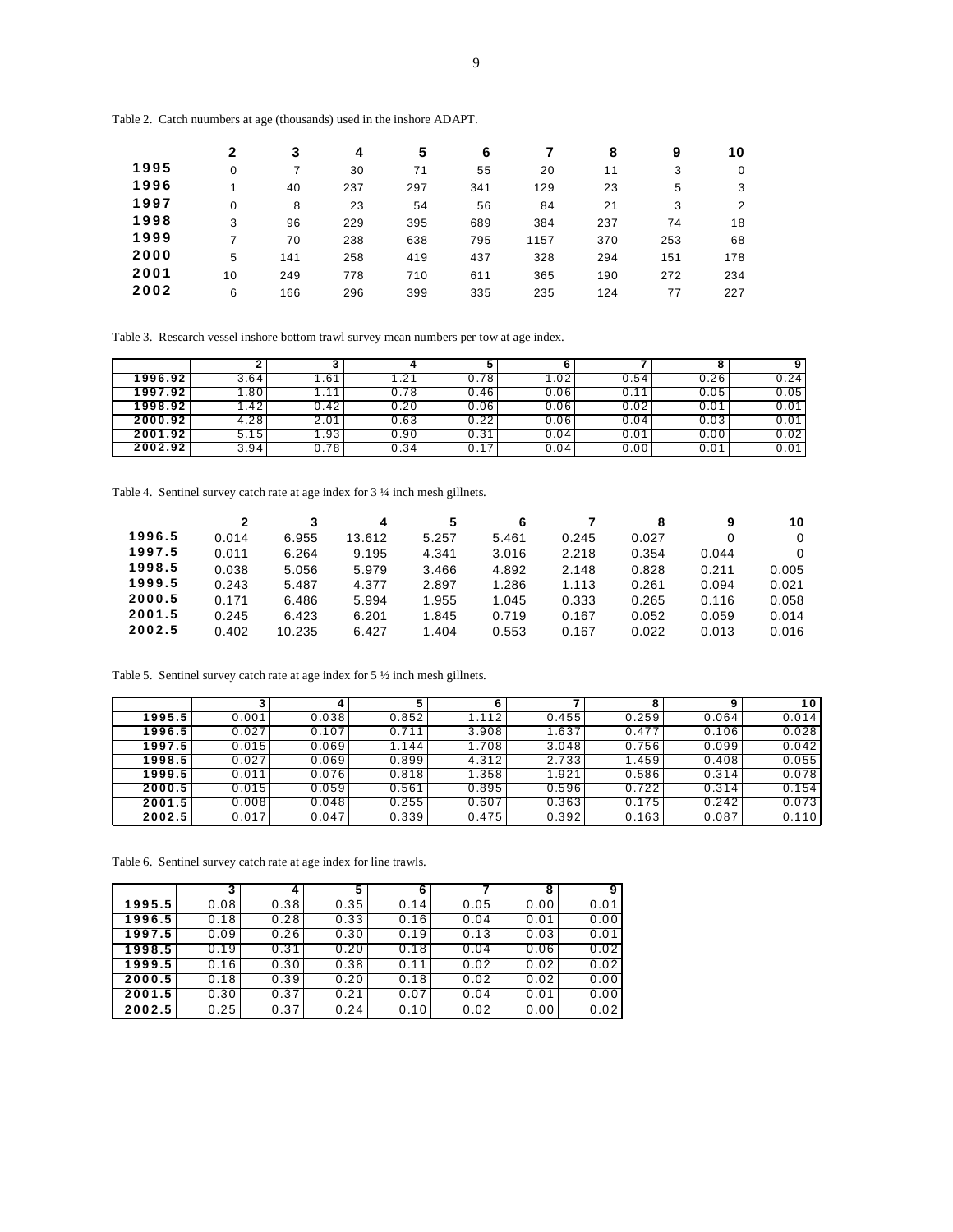|                    | $MSE = 0.56$    |             |                                                                                                                                                                                                                                                                                                                                                                                                                                                                                                                                                                                                                                                                                                                                                                                                                                                                                                                                                                                                                                                                                                                                                                                              |             |          |          |
|--------------------|-----------------|-------------|----------------------------------------------------------------------------------------------------------------------------------------------------------------------------------------------------------------------------------------------------------------------------------------------------------------------------------------------------------------------------------------------------------------------------------------------------------------------------------------------------------------------------------------------------------------------------------------------------------------------------------------------------------------------------------------------------------------------------------------------------------------------------------------------------------------------------------------------------------------------------------------------------------------------------------------------------------------------------------------------------------------------------------------------------------------------------------------------------------------------------------------------------------------------------------------------|-------------|----------|----------|
|                    |                 |             | Standard                                                                                                                                                                                                                                                                                                                                                                                                                                                                                                                                                                                                                                                                                                                                                                                                                                                                                                                                                                                                                                                                                                                                                                                     |             | Relative | Relative |
|                    | Parameter       | Estimate    | Error                                                                                                                                                                                                                                                                                                                                                                                                                                                                                                                                                                                                                                                                                                                                                                                                                                                                                                                                                                                                                                                                                                                                                                                        | Bias        | Bias     | error    |
| Population est     | 3 N(2003 3)     |             | 31718<br>13578<br>51437<br>6278<br>16060<br>2398<br>7058<br>2375<br>925<br>3460<br>1188<br>478<br>471<br>1176<br>199<br>455<br>246<br>109<br>233<br>149<br>70<br>547<br>654<br>262<br>0.50<br>0.06<br>0.01<br>1.95E-07<br>0.00014286<br>5.54152E-05<br>3.77417E-05<br>$-3.48E - 07$<br>8.1003E-05<br>3.00051E-05<br>-4.52E-07<br>2.32671E-05<br>$-3.94E - 07$<br>1.37582E-05<br>$-6.58E - 08$<br>1,68083E-05<br>7.00E-07<br>2.02759E-05<br>2.0932E-06<br>4.44033E-05<br>7.78222E-06<br>7.52E-07<br>251E-07<br>$-1.31E-0.8$<br>230E-06<br>$-1.31E - 07$<br>3.79546E-05<br>$-2.02E - 06$<br>0.00038974<br>0.000151787<br>$-552E-06$<br>0.000244484<br>$-1.16E - 07$<br>0.0004537<br>1.09975E-05<br>0.000228008<br>1.86219E-05<br>0.000156083<br>0.000309655<br>$-1.60603E-05$<br>0.00104992<br>-5.97176E-05<br>-7.28249E-05<br>0.001367708<br>-4.64772E-05<br>0.001277718<br>0.000765725<br>-3.63E-07<br>0.000721711<br>3.67582E-05<br>0.001118495<br>0.000181425<br>3.1353E-06<br>1.15E-06<br>$-2.20E - 08$<br>0.00049017<br>0.000171282<br>$-5.38097E - 06$<br>$-1.08442E - 05$<br>0.00028788<br>0.00019382<br>$-7.87268E - 06$<br>0.000207128<br>$-6.5246E - 06$<br>0.000122593<br>6.76E-08 | 0.26        | 0.62     |          |
|                    | 4 N(2003 4)     |             |                                                                                                                                                                                                                                                                                                                                                                                                                                                                                                                                                                                                                                                                                                                                                                                                                                                                                                                                                                                                                                                                                                                                                                                              |             | 0.15     | 0.39     |
|                    | 5 N(2003 5)     |             |                                                                                                                                                                                                                                                                                                                                                                                                                                                                                                                                                                                                                                                                                                                                                                                                                                                                                                                                                                                                                                                                                                                                                                                              |             | 0.13     | 0.34     |
|                    | 6 N(2003 6)     |             |                                                                                                                                                                                                                                                                                                                                                                                                                                                                                                                                                                                                                                                                                                                                                                                                                                                                                                                                                                                                                                                                                                                                                                                              |             | 0.14     | 0.34     |
|                    | 7 N(2003 7)     |             |                                                                                                                                                                                                                                                                                                                                                                                                                                                                                                                                                                                                                                                                                                                                                                                                                                                                                                                                                                                                                                                                                                                                                                                              |             | 0.17     | 0.40     |
|                    | 8 N(2003 8)     |             |                                                                                                                                                                                                                                                                                                                                                                                                                                                                                                                                                                                                                                                                                                                                                                                                                                                                                                                                                                                                                                                                                                                                                                                              |             | 0.24     | 0.54     |
|                    | 9 N(2003 9)     |             |                                                                                                                                                                                                                                                                                                                                                                                                                                                                                                                                                                                                                                                                                                                                                                                                                                                                                                                                                                                                                                                                                                                                                                                              |             | 0.30     | 0.64     |
|                    | 10 N(2003 10)   |             |                                                                                                                                                                                                                                                                                                                                                                                                                                                                                                                                                                                                                                                                                                                                                                                                                                                                                                                                                                                                                                                                                                                                                                                              |             | 0.40     | 0.84     |
|                    | Fratio[1995 10] |             |                                                                                                                                                                                                                                                                                                                                                                                                                                                                                                                                                                                                                                                                                                                                                                                                                                                                                                                                                                                                                                                                                                                                                                                              |             | 0.02     | 0.12     |
| RV inshore         | 2 q IDH[1]      |             |                                                                                                                                                                                                                                                                                                                                                                                                                                                                                                                                                                                                                                                                                                                                                                                                                                                                                                                                                                                                                                                                                                                                                                                              |             | 0.00     | 0.39     |
|                    | 3 q ID#[2]      | 0.000102206 |                                                                                                                                                                                                                                                                                                                                                                                                                                                                                                                                                                                                                                                                                                                                                                                                                                                                                                                                                                                                                                                                                                                                                                                              |             | 0.00     | 0.37     |
|                    | 4 g IDW[3]      |             |                                                                                                                                                                                                                                                                                                                                                                                                                                                                                                                                                                                                                                                                                                                                                                                                                                                                                                                                                                                                                                                                                                                                                                                              |             | $-0.01$  | 0.37     |
|                    | 5 g IDW[4]      | 6.04244E-05 |                                                                                                                                                                                                                                                                                                                                                                                                                                                                                                                                                                                                                                                                                                                                                                                                                                                                                                                                                                                                                                                                                                                                                                                              |             | $-0.01$  | 0.39     |
|                    | 6 q IDM[5]      | 3.21497E-05 |                                                                                                                                                                                                                                                                                                                                                                                                                                                                                                                                                                                                                                                                                                                                                                                                                                                                                                                                                                                                                                                                                                                                                                                              |             | 0.00     | 0.43     |
|                    | 7 q IDM[6]      | 3.38994E-05 |                                                                                                                                                                                                                                                                                                                                                                                                                                                                                                                                                                                                                                                                                                                                                                                                                                                                                                                                                                                                                                                                                                                                                                                              |             | 0.02     | 0.50     |
|                    | 8 q ID#[7]      | 3.57785E-05 |                                                                                                                                                                                                                                                                                                                                                                                                                                                                                                                                                                                                                                                                                                                                                                                                                                                                                                                                                                                                                                                                                                                                                                                              |             | 0.06     | 0.57     |
|                    | 9 q ID#[8]      | 6.95462E-05 |                                                                                                                                                                                                                                                                                                                                                                                                                                                                                                                                                                                                                                                                                                                                                                                                                                                                                                                                                                                                                                                                                                                                                                                              |             | 0.11     | 0.64     |
| Gillnet 5 1/2 inch | 3 g ID闸9]       |             |                                                                                                                                                                                                                                                                                                                                                                                                                                                                                                                                                                                                                                                                                                                                                                                                                                                                                                                                                                                                                                                                                                                                                                                              |             | $-0.02$  | 0.33     |
|                    | 4 gID#[10]      | 6.81282E-06 |                                                                                                                                                                                                                                                                                                                                                                                                                                                                                                                                                                                                                                                                                                                                                                                                                                                                                                                                                                                                                                                                                                                                                                                              |             | $-0.02$  | 0.34     |
|                    | 5 glD#[11]      | 0.000106852 |                                                                                                                                                                                                                                                                                                                                                                                                                                                                                                                                                                                                                                                                                                                                                                                                                                                                                                                                                                                                                                                                                                                                                                                              |             | $-0.02$  | 0.36     |
|                    | 6 q ID#[12]     |             |                                                                                                                                                                                                                                                                                                                                                                                                                                                                                                                                                                                                                                                                                                                                                                                                                                                                                                                                                                                                                                                                                                                                                                                              |             | $-0.01$  | 0.39     |
|                    | 7 g ID#[13]     | 0.000553074 |                                                                                                                                                                                                                                                                                                                                                                                                                                                                                                                                                                                                                                                                                                                                                                                                                                                                                                                                                                                                                                                                                                                                                                                              |             | 0.00     | 0.44     |
|                    | 8 q ID#[14]     |             |                                                                                                                                                                                                                                                                                                                                                                                                                                                                                                                                                                                                                                                                                                                                                                                                                                                                                                                                                                                                                                                                                                                                                                                              |             | 0.02     | 0.50     |
|                    | 9 q ID#[15]     | 0.000271587 |                                                                                                                                                                                                                                                                                                                                                                                                                                                                                                                                                                                                                                                                                                                                                                                                                                                                                                                                                                                                                                                                                                                                                                                              |             | 0.07     | 0.57     |
| Linetrawl          | 3 q ID#[16]     | 0.000926737 |                                                                                                                                                                                                                                                                                                                                                                                                                                                                                                                                                                                                                                                                                                                                                                                                                                                                                                                                                                                                                                                                                                                                                                                              |             | $-0.02$  | 0.33     |
|                    | 4 gID#[17]      | 0.003114053 |                                                                                                                                                                                                                                                                                                                                                                                                                                                                                                                                                                                                                                                                                                                                                                                                                                                                                                                                                                                                                                                                                                                                                                                              |             | $-0.02$  | 0.34     |
|                    | 5 glD#[18]      | 0.003850531 |                                                                                                                                                                                                                                                                                                                                                                                                                                                                                                                                                                                                                                                                                                                                                                                                                                                                                                                                                                                                                                                                                                                                                                                              |             | $-0.02$  | 0.36     |
|                    | 6 g ID#[19]     | 0.003280798 |                                                                                                                                                                                                                                                                                                                                                                                                                                                                                                                                                                                                                                                                                                                                                                                                                                                                                                                                                                                                                                                                                                                                                                                              |             | $-0.01$  | 0.39     |
|                    | 7 g ID#[20]     | 0.001732238 |                                                                                                                                                                                                                                                                                                                                                                                                                                                                                                                                                                                                                                                                                                                                                                                                                                                                                                                                                                                                                                                                                                                                                                                              |             | 0.00     | 0.44     |
|                    | 8 q ID#[21]     | 0.001415611 |                                                                                                                                                                                                                                                                                                                                                                                                                                                                                                                                                                                                                                                                                                                                                                                                                                                                                                                                                                                                                                                                                                                                                                                              |             | 0.03     | 0.51     |
|                    | 9 q ID#[22]     | 0.001800128 |                                                                                                                                                                                                                                                                                                                                                                                                                                                                                                                                                                                                                                                                                                                                                                                                                                                                                                                                                                                                                                                                                                                                                                                              |             | 0.10     | 0.62     |
| Gillnet 3 1/4 inch | 2 g ID#[23]     |             |                                                                                                                                                                                                                                                                                                                                                                                                                                                                                                                                                                                                                                                                                                                                                                                                                                                                                                                                                                                                                                                                                                                                                                                              |             | $-0.01$  | 0.37     |
|                    | 3 g IDW[24]     |             |                                                                                                                                                                                                                                                                                                                                                                                                                                                                                                                                                                                                                                                                                                                                                                                                                                                                                                                                                                                                                                                                                                                                                                                              |             | $-0.01$  | 0.35     |
|                    | 4 g ID#[25]     | 0.000825151 |                                                                                                                                                                                                                                                                                                                                                                                                                                                                                                                                                                                                                                                                                                                                                                                                                                                                                                                                                                                                                                                                                                                                                                                              |             | $-0.01$  | 0.35     |
|                    | 5 g ID#[26]     | 0.000539489 |                                                                                                                                                                                                                                                                                                                                                                                                                                                                                                                                                                                                                                                                                                                                                                                                                                                                                                                                                                                                                                                                                                                                                                                              |             | $-0.01$  | 0.36     |
|                    | 6 g ID#[27]     | 0.000530269 |                                                                                                                                                                                                                                                                                                                                                                                                                                                                                                                                                                                                                                                                                                                                                                                                                                                                                                                                                                                                                                                                                                                                                                                              |             | $-0.01$  | 0.39     |
|                    | 7 q ID#[28]     | 0.000276322 |                                                                                                                                                                                                                                                                                                                                                                                                                                                                                                                                                                                                                                                                                                                                                                                                                                                                                                                                                                                                                                                                                                                                                                                              |             | 0.00     | 0.44     |
|                    | 8 g ID削29]      | 0.000124912 | 6.31072E-05                                                                                                                                                                                                                                                                                                                                                                                                                                                                                                                                                                                                                                                                                                                                                                                                                                                                                                                                                                                                                                                                                                                                                                                  | 298942E-06  | 0.02     | 0.51     |
|                    | 9 q ID#[30]     | 0.000105474 | 6.20854E-05                                                                                                                                                                                                                                                                                                                                                                                                                                                                                                                                                                                                                                                                                                                                                                                                                                                                                                                                                                                                                                                                                                                                                                                  | 7.70308E-06 | 0.07     | 0.59     |

Table 7. Parameter estimates and associated standard error for the ADAPT model fit for inshore catch and survey indices.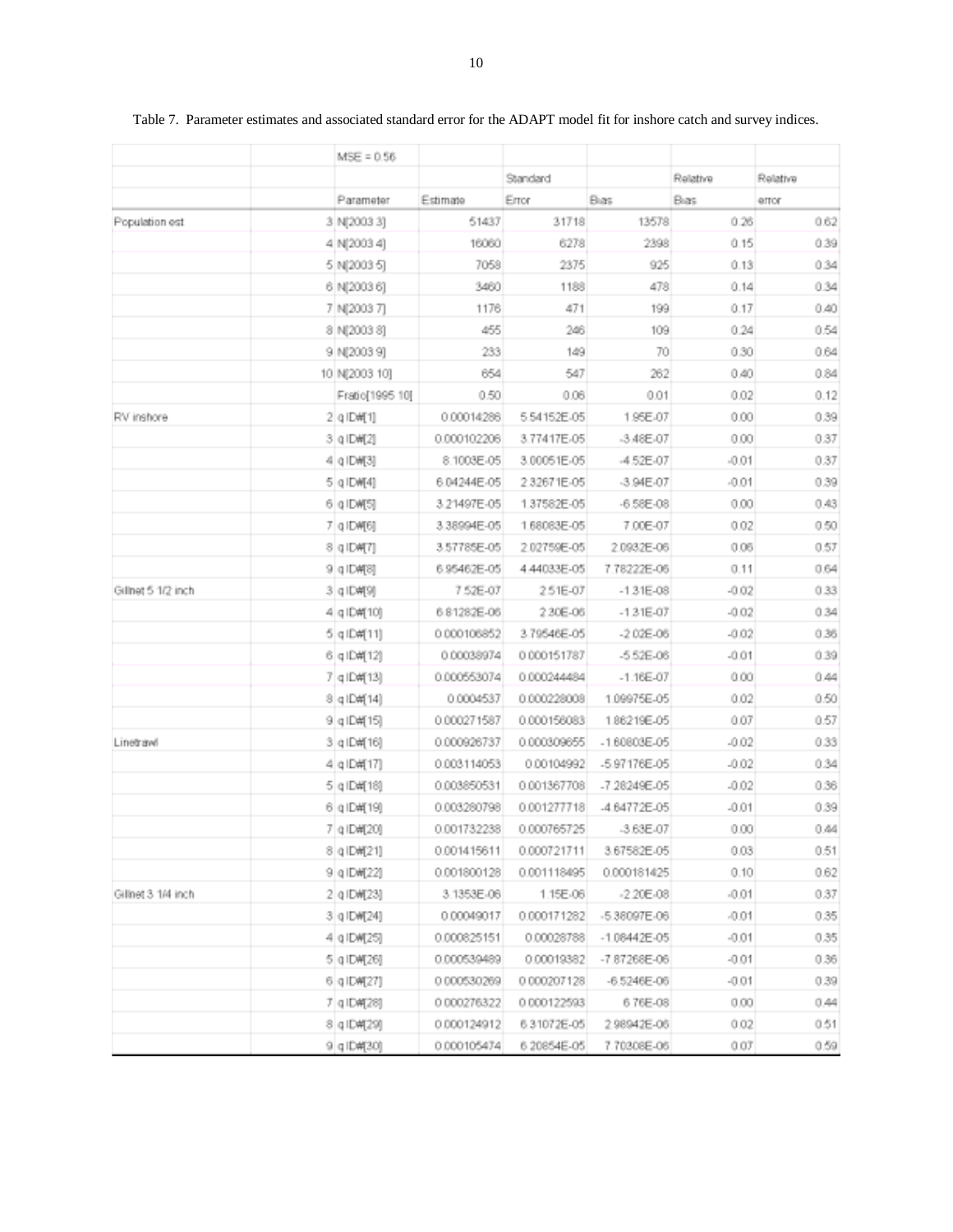|      | $\overline{2}$ | 3     | 4     | 5     | 6     |      | 8    | 9    | $10+$       |
|------|----------------|-------|-------|-------|-------|------|------|------|-------------|
| 1995 | 25111          | 35935 | 15741 | 18033 | 6267  | 1288 | 761  | 907  | $\mathbf 0$ |
| 1996 | 22506          | 15231 | 21790 | 9524  | 10883 | 3759 | 766  | 453  | 548         |
| 1997 | 19545          | 13650 | 9207  | 13034 | 5548  | 6338 | 2181 | 447  | 601         |
| 1998 | 20060          | 11854 | 8273  | 5567  | 7864  | 3322 | 3780 | 1306 | 631         |
| 1999 | 27280          | 12165 | 7116  | 4841  | 3073  | 4241 | 1721 | 2111 | 1105        |
| 2000 | 29037          | 16541 | 7324  | 4133  | 2448  | 1261 | 1696 | 762  | 1704        |
| 2001 | 37496          | 17608 | 9924  | 4244  | 2186  | 1152 | 516  | 804  | 1244        |
| 2002 | 62427          | 22735 | 10488 | 5422  | 2032  | 863  | 423  | 170  | 857         |
| 2003 |                | 37859 | 13661 | 6133  | 2982  | 977  | 345  | 163  | 392         |

Table 8. Bias corrected ADAPT estimates of numbers at age (thousands).

Table 9. Bias corrected ADAPT estimates of fishing mortality at age.

|      | 2    | 3    | 4    | 5    | 6    |      | 8    | 9    | 10+  |
|------|------|------|------|------|------|------|------|------|------|
| 1995 | 0.00 | 0.00 | 0.00 | 0.00 | 0.01 | 0.02 | 0.02 | 0.00 | 0.00 |
| 1996 | 0.00 | 0.00 | 0.01 | 0.03 | 0.03 | 0.04 | 0.03 | 0.01 | 0.01 |
| 1997 | 0.00 | 0.00 | 0.00 | 0.00 | 0.01 | 0.01 | 0.01 | 0.01 | 0.00 |
| 1998 | 0.00 | 0.01 | 0.03 | 0.09 | 0.10 | 0.13 | 0.07 | 0.06 | 0.03 |
| 1999 | 0.00 | 0.01 | 0.04 | 0.16 | 0.35 | 0.35 | 0.26 | 0.13 | 0.07 |
| 2000 | 0.00 | 0.01 | 0.04 | 0.12 | 0.22 | 0.34 | 0.20 | 0.22 | 0.11 |
| 2001 | 0.00 | 0.02 | 0.09 | 0.21 | 0.37 | 0.41 | 0.48 | 0.40 | 0.20 |
| 2002 | 0.00 | 0.01 | 0.03 | 0.08 | 0.20 | 0.33 | 0.34 | 0.53 | 0.26 |



Fig. 1. Divisions 2J, 3K and 3L within the NAFO Convention Area.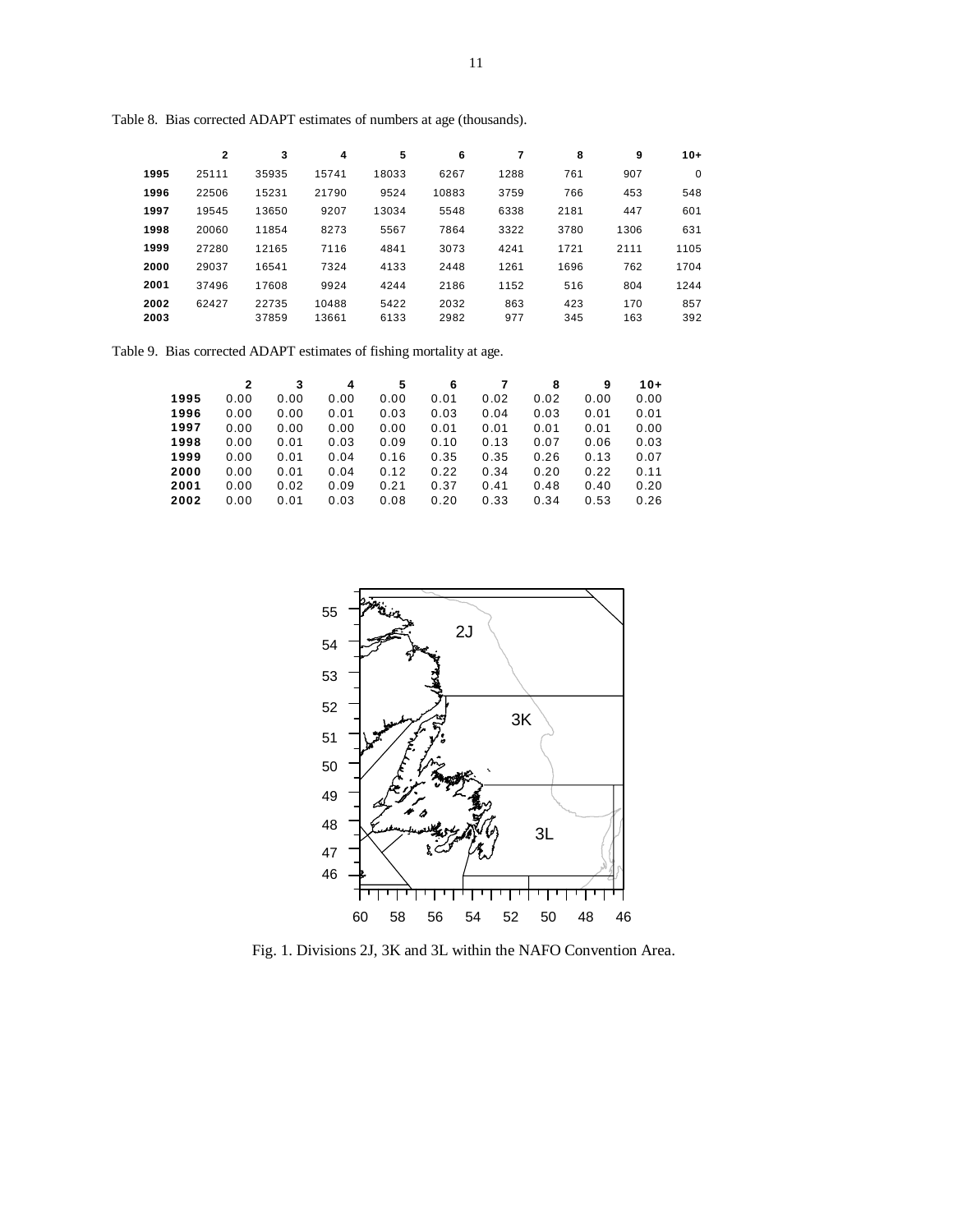

Fig. 2. Reported catch and total allowable catch (TAC, thousands of tons).



Fig. 3. Biomass index from autumn bottom-trawl surveys in 1983-2002.



Fig. 4. Biomass index from spring bottom-trawl surveys in Div. 3L during 1985-2002.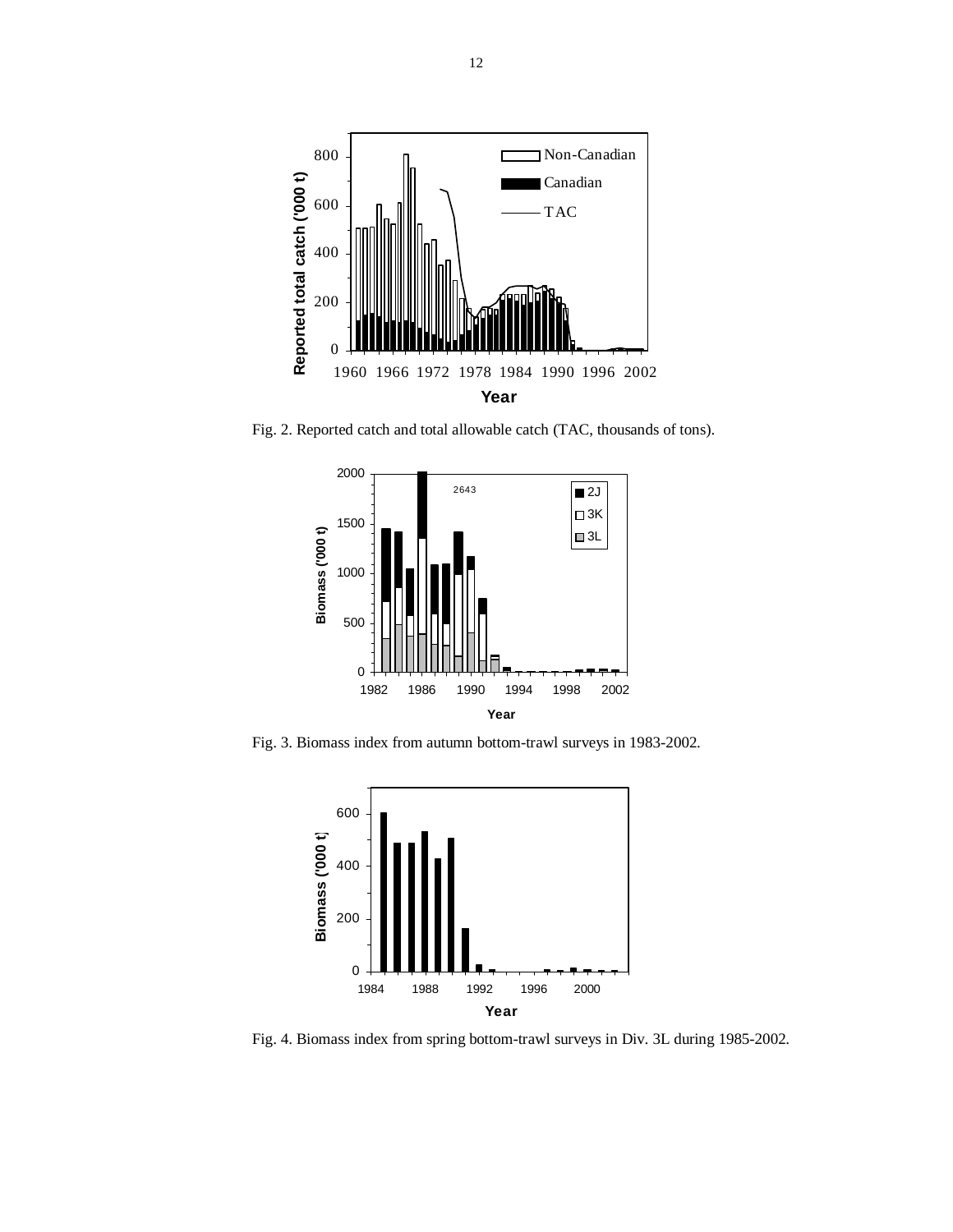

Fig. 5. Standardized catch rates from sentinel surveys in Div. 3KL; gillnets above and line trawls below.



Fig. 6. Median gillnet catch rates from the commercial fishery by statistical area from north to south, for the years 1998-2002. From north to south, area 2 starts at Cape Bauld, 6 at Cape St. John, 10 at Cape Freels, 14 at Cape Bonavista, 20 at Grates Point, 24 at Cape St. Francis and 27 at Cape Race.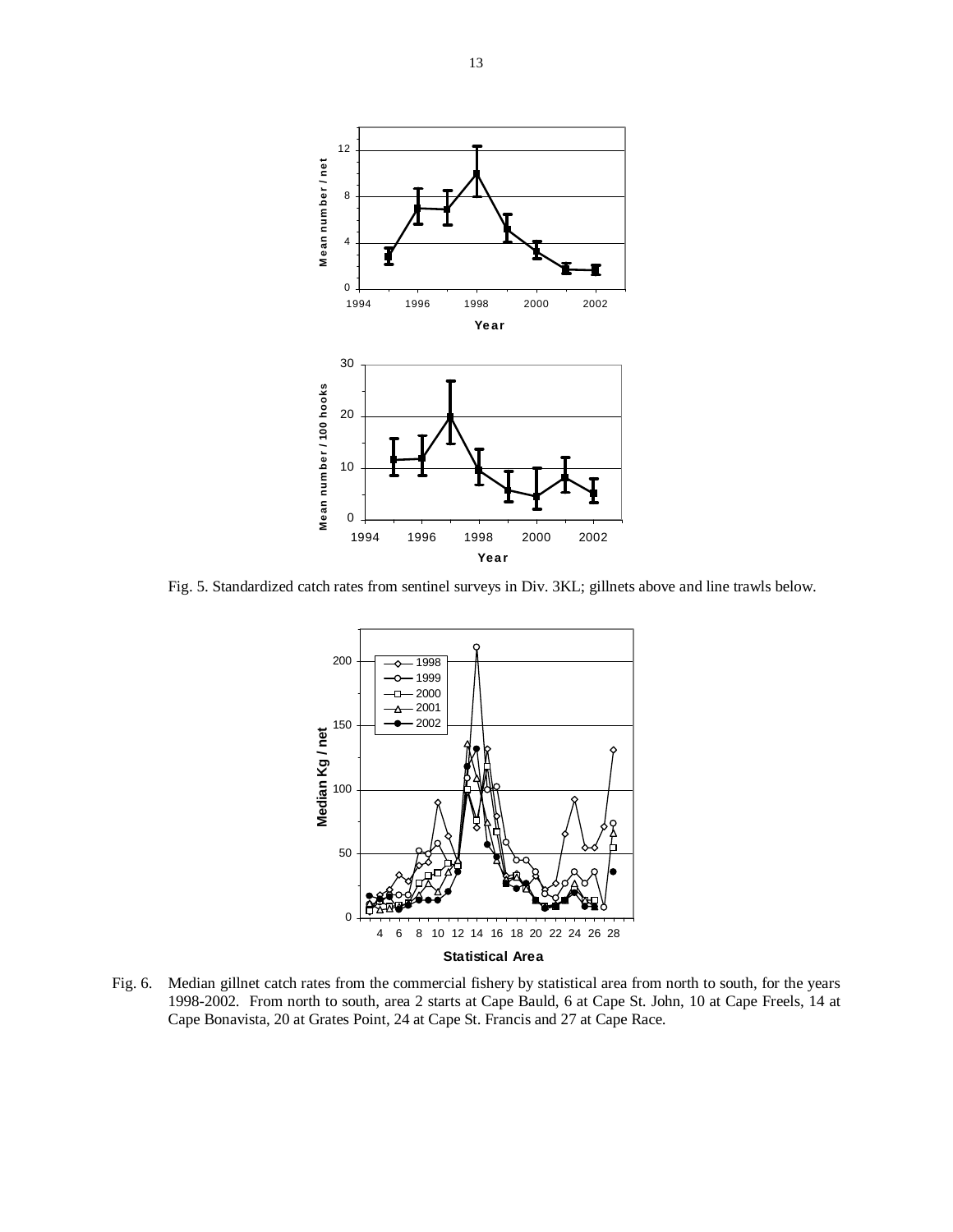

Fig. 7. Standardized catch rates from the gillnet fisheries for cod by vessels <35 feet in Div. 3KL.



Fig. 8. Percentage of females mature at ages 5 and 6 as predicted from modelling the maturity data.



Fig. 9. Mean weight (kg) at age 5 of cod sampled during autumn research surveys.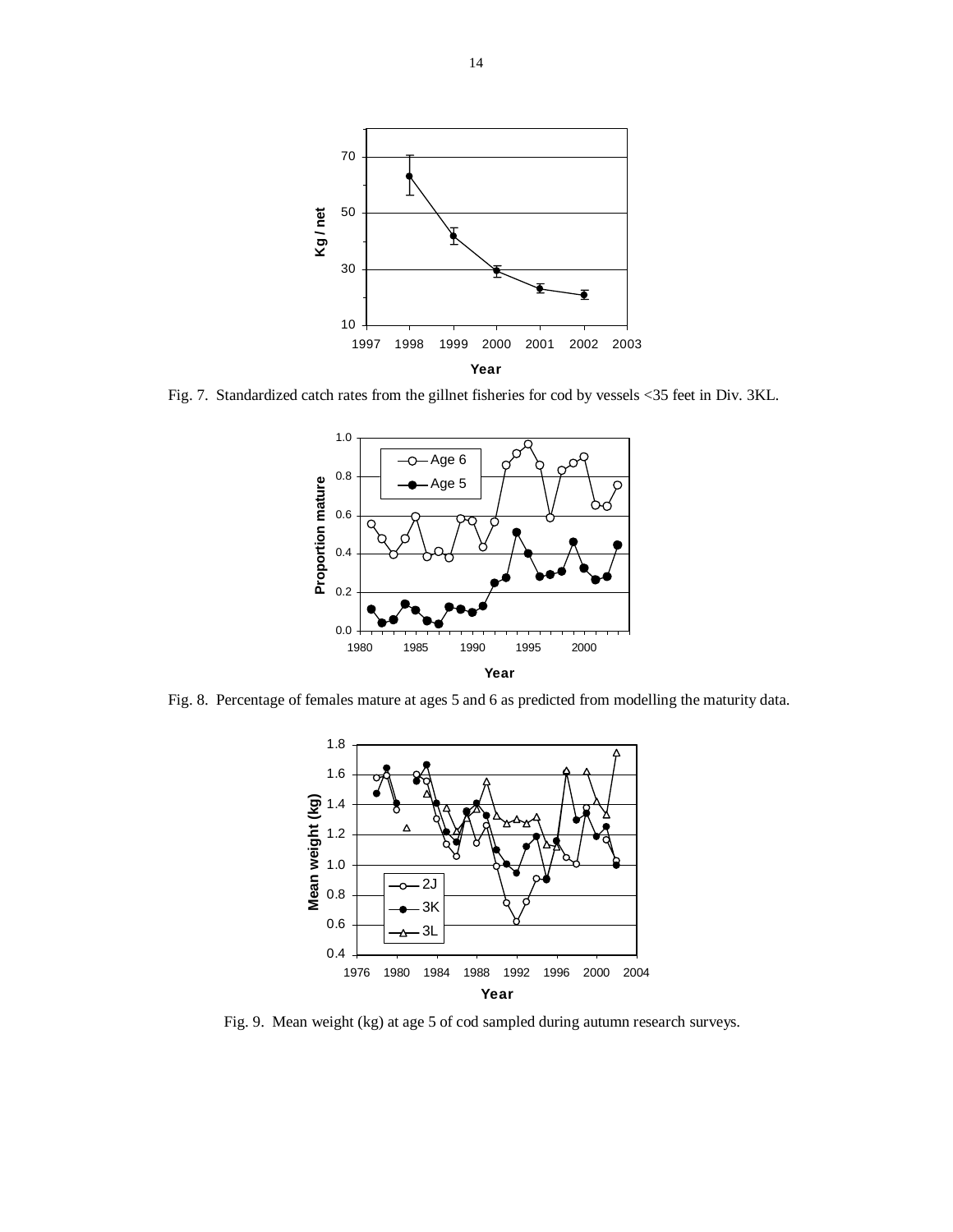

Fig. 10. Age specific mortality calculated from catch per tow at age during the autumn bottom-trawl surveys in Div. 2J+3KL. As an example, in the age 4 panel, the value of 0.85 in 1994 is the mortality experienced by the 1990 year-class from age 3 in 1993 to age 4 in 1994. The line is a 3-year moving average. Data points less than –0.2, which occurred only before 1990, are not shown.



Fig. 11. Standardized year-class strength.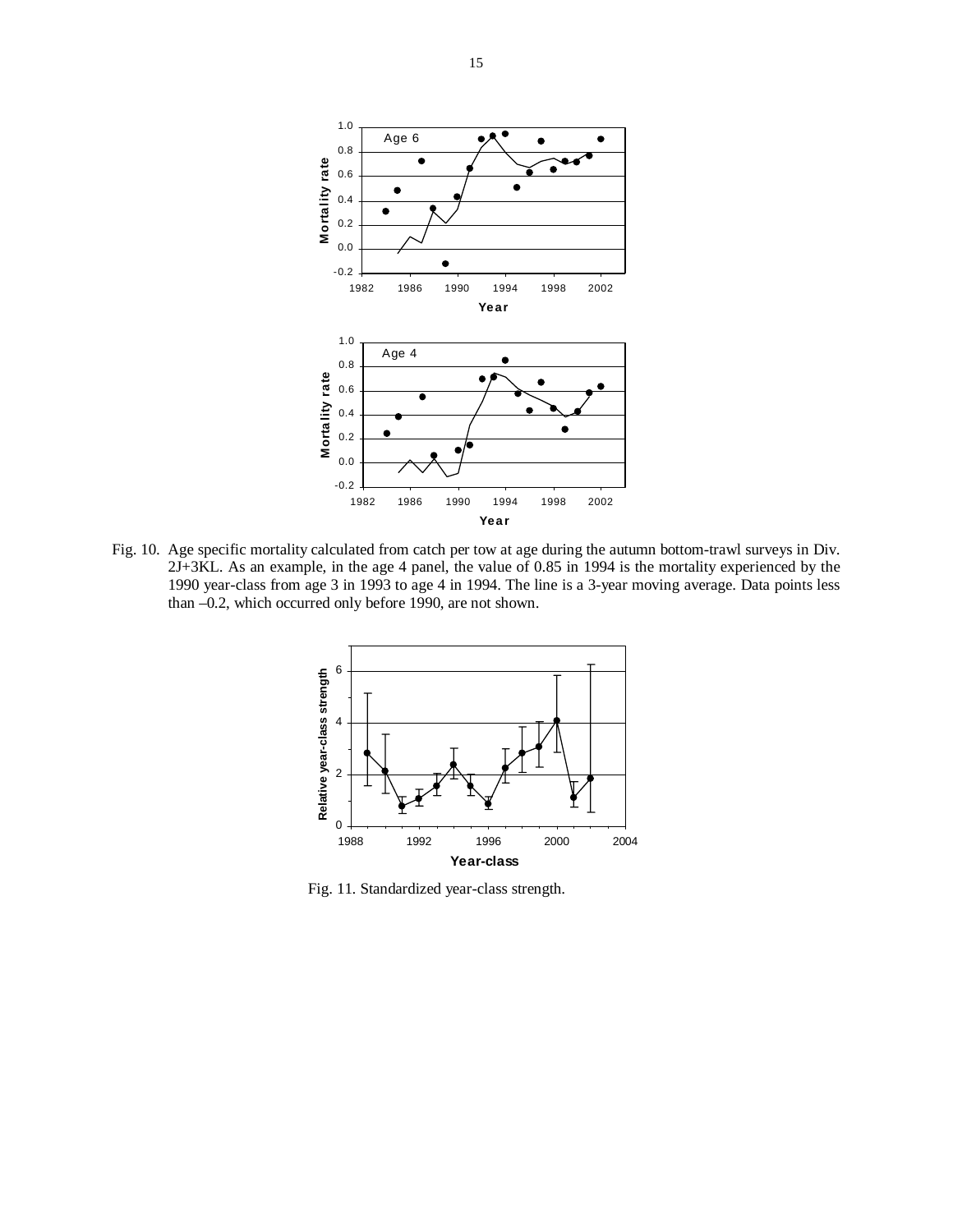

Fig. 12. Tagging model estimates of exploitable biomass (closed symbols) and percentage exploitation rates (open symbols) for inshore Div. 3KL.



Fig. 13. Standardized residuals for the RV inshore bottom trawl survey by predicted value, age and year.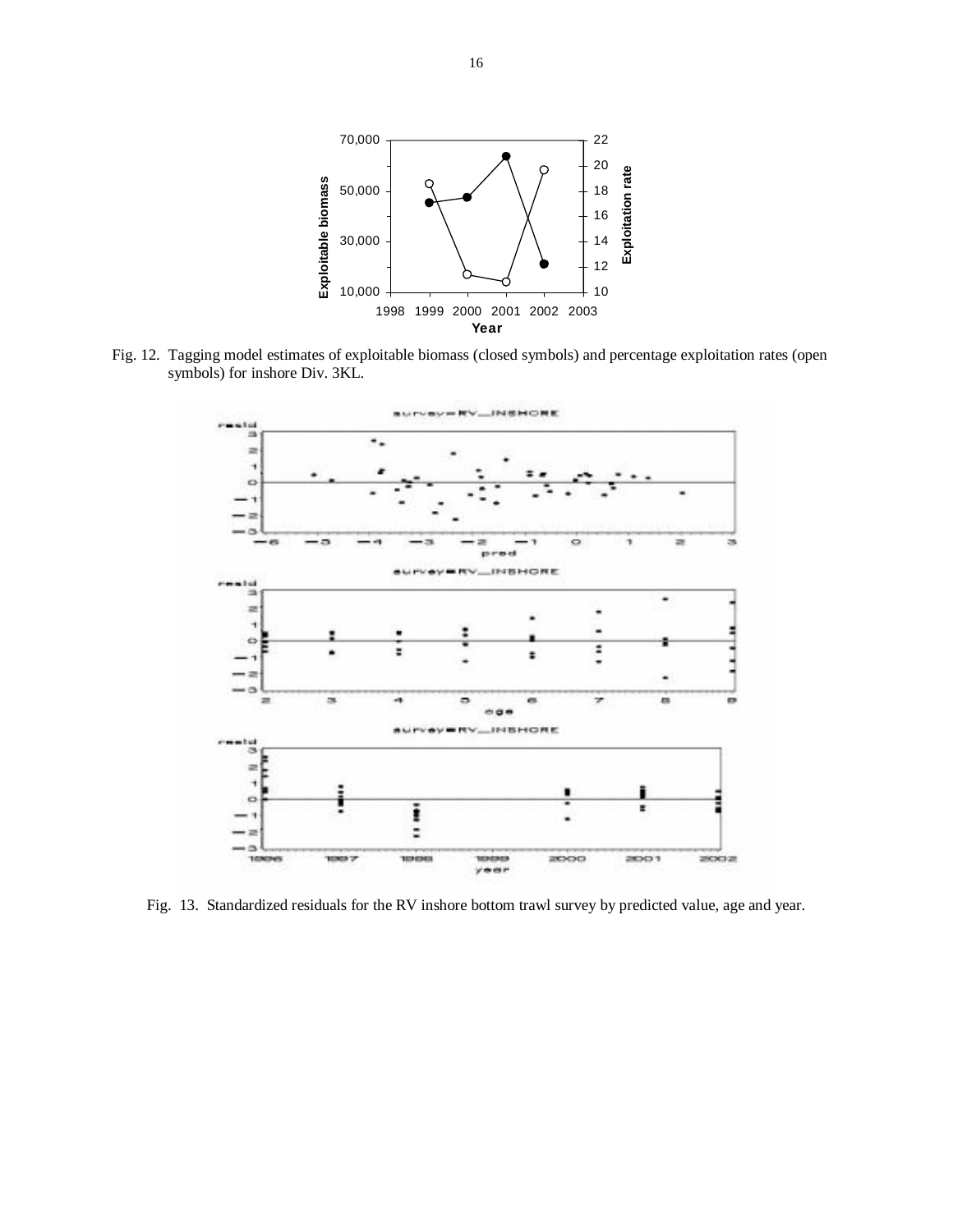

Fig. 14. Standardized residuals for the sentinel 5 ½ inch mesh gillnet survey index by predicted value, age and year.



Fig. 15. Standardized residuals for the sentinel 3 ½ inch mesh gillnet survey index by predicted value, age and year.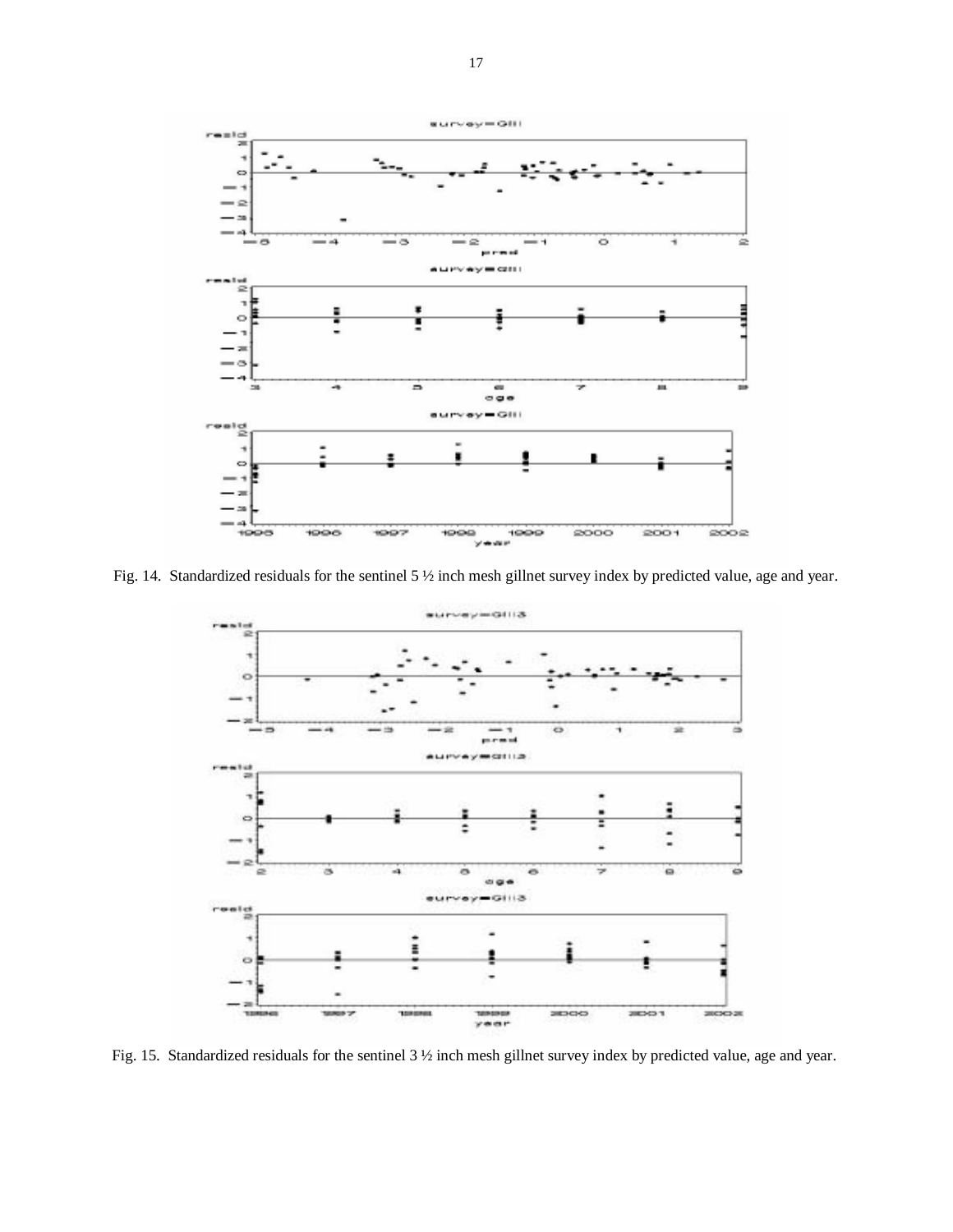

Fig. 16. Standardized residuals for the sentinel line trawl survey index by predicted value, age and year.



Fig. 17. SPA estimates of spawner biomass and exploitable (4+) biomass for the inshore.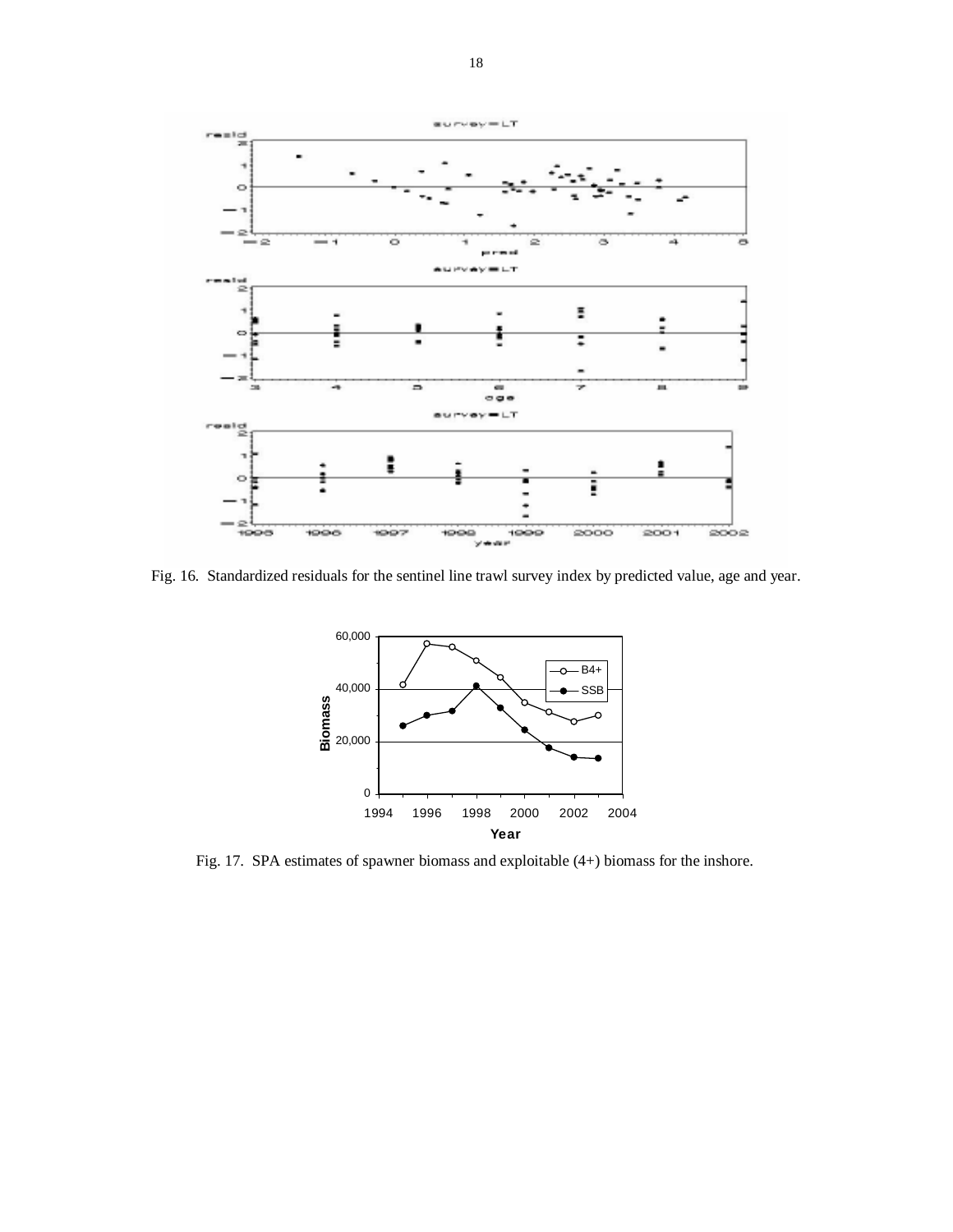

Fig. 18. Consumption (with 95% confidence intervals) of cod by harp seals in 1965-2000, based on diets averaged over 1982 and 1986-1998 (from Stenson and Perry, 2001).